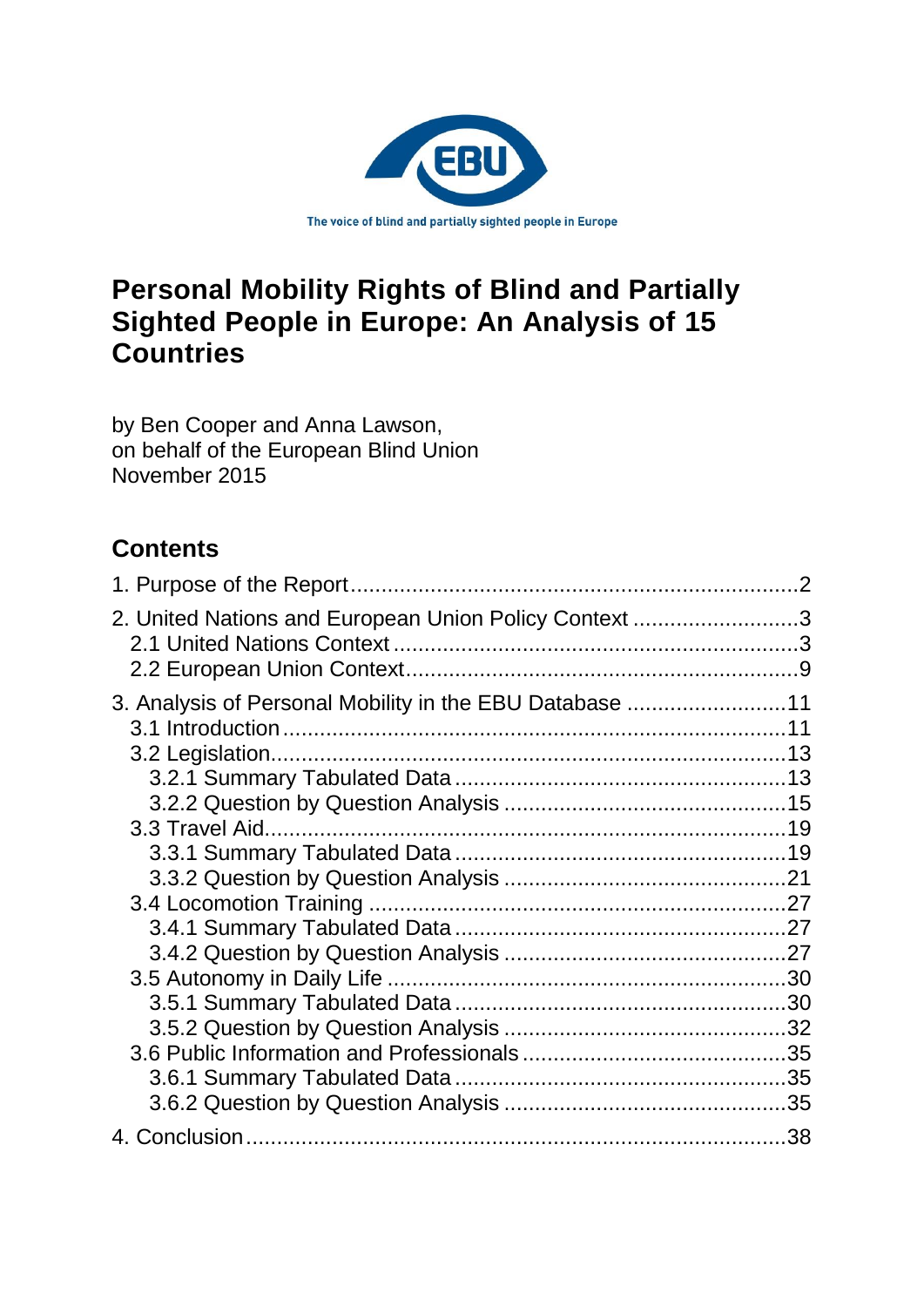## <span id="page-1-0"></span>**1. Purpose of the Report**

This report presents and analyses the information relating to personal mobility rights contained in the European Blind Union CRPD online database.<sup>1</sup> Such information has the potential to equip campaigners, policy makers and others with valuable data and analysis that will support their efforts to enhance the personal mobility of blind and partially sighted people.

The EBU data will be presented and analysed in Section 3 – and this will constitute the core of this report. Before that, however, the UN and EU policy context will be briefly outlined in Section 2. Finally, a short conclusion will be set out in Section 4.

 $\overline{a}$ <sup>1</sup> [http://www.euroblind.org/convention/.](https://outlook-legacy.leeds.ac.uk/owa/redir.aspx?C=PTj2Fz_y-0u2hwcEvDykClLsuS8zotFIEsyMXtRHrLuCRUDfvGV3_tZfozivPgFVSJtgmWRXKJU.&URL=http%3a%2f%2fwww.euroblind.org%2fconvention%2f)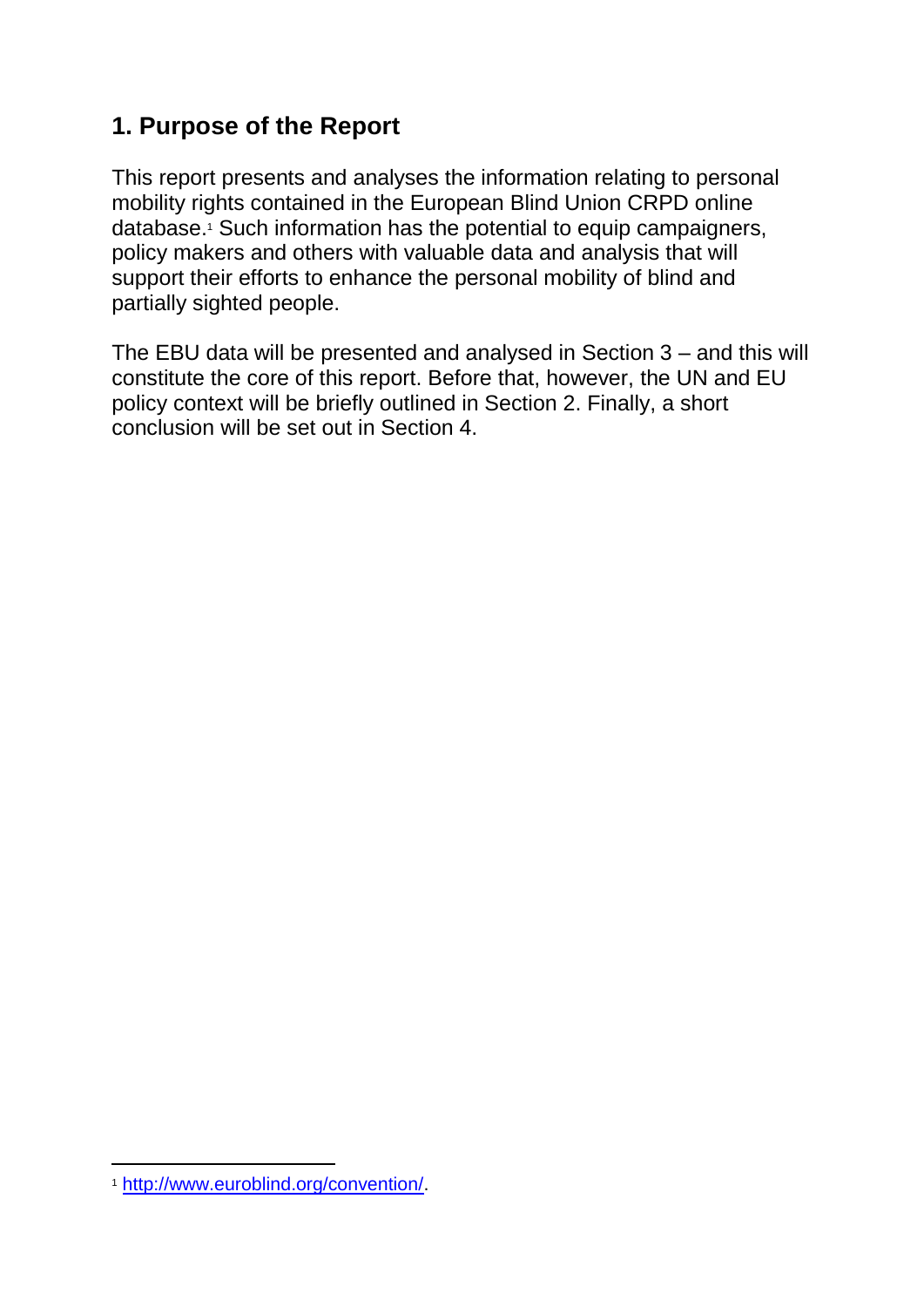## <span id="page-2-0"></span>**2. United Nations and European Union Policy Context**

## <span id="page-2-1"></span>**2.1 United Nations Context**

The key human rights focus of initiatives to strengthen and secure the personal mobility rights of disabled people is now the United Nations Convention on the Rights of Persons with Disabilities (CRPD) and, in particular, Article 20. This will therefore be given detailed consideration in this section. Article 20 reads:

States Parties shall take effective measures to ensure personal mobility with the greatest possible independence for persons with disabilities, including by:

- (a) Facilitating the personal mobility of persons with disabilities in the manner and at the time of their choice, and at affordable cost;
- (b) Facilitating access by persons with disabilities to quality mobility aids, devices, assistive technologies and forms of live assistance and intermediaries, including by making them available at affordable cost;
- (c) Providing training in mobility skills to persons with disabilities and to specialist staff working with persons with disabilities;
- (d) Encouraging entities that produce mobility aids, devices and assistive technologies to take into account all aspects of mobility for persons with disabilities.

Although Article 20 of the CRPD is central to the analysis in this report, it would be misleading to read it in isolation. Thus, in the discussion which follows, reference will be made to other CRPD Articles where they have an important cross-cutting role to play in relation to personal mobility. Particular emphasis in this regard will be placed on Articles 26 and 9.

Article 20 requires States Parties to take 'effective measures' to ensure personal mobility for disabled people. The emphasis of the Article is on measures which enhance the opportunities of disabled individuals to have access to the mobility-related equipment, skills and assistance of their choice. Effective personal mobility depends upon access to aids, skills and assistance as well as on accessible systems and infrastructures. Without personal mobility, many life chances and benefits will be denied to disabled people. Their participation in education and employment will be restricted, as will their opportunities to participate in family, political, public and cultural life. Their access to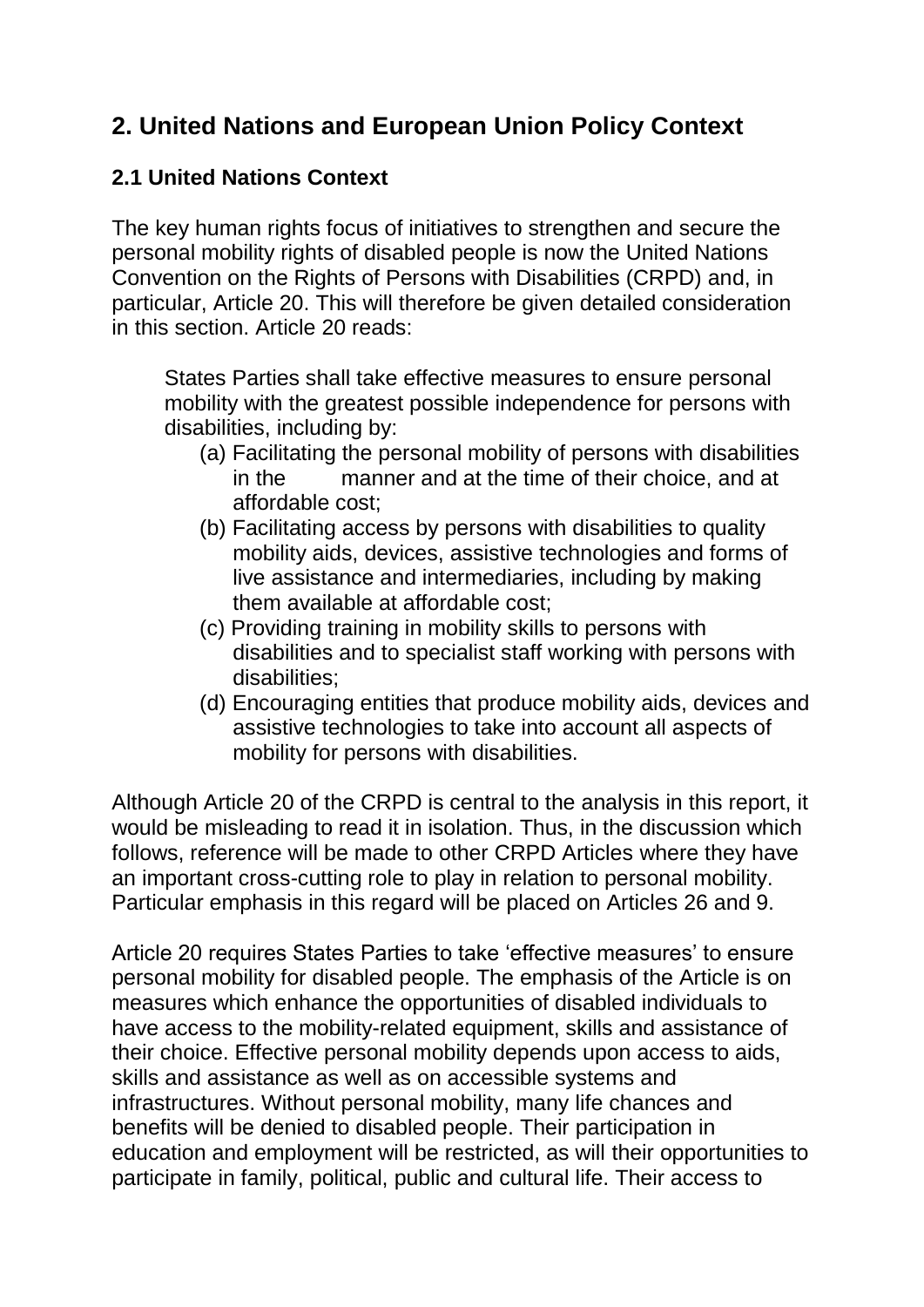healthcare and opportunities to participate in community living will be diminished. The Article 20 right to personal mobility is thus fundamental to the right to live independently and be included in the community. It plays a crucial role in empowering people with impairments (including visual impairments) affecting mobility, to achieve independence and exercise the rights and freedoms addressed in many other CRPD Articles.

Despite its importance, Article 20 has to date received surprisingly little attention in the Concluding Observations of the UN Committee on the Rights of Persons with Disabilities (CommRPD). To date, none of the Concluding Observations on EU Member States have explicitly considered Article 20, although it is addressed in the Concluding Observations on the European Union.<sup>2</sup> The Committee there focused on inconsistencies in the practice of different bodies charged with enforcing passenger rights in different EU countries and recommended a strengthening of relevant EU legislation and monitoring.<sup>3</sup>

Article 20 has also been expressly considered in a number of Concluding Observations on non-EU countries – El Salvador,<sup>4</sup> Mongolia,<sup>5</sup> Paraguay,<sup>6</sup> and Gabon.<sup>7</sup> Unlike the Concluding Observations on the EU, issues of enforcement of passenger rights do not feature. A prominent and recurring theme is access to mobility aids and equipment, including by disabled people living in rural environments and by those who are relatively poor.<sup>8</sup> Emphasis is also placed on the steps taken by States to ensure that mobility aids are available (not only to poorer disabled people) and that schemes to subsidise their cost appropriately

-

<sup>&</sup>lt;sup>2</sup> UN Committee on the Rights of Persons with Disabilities, Concluding Observations on the European Union, 14<sup>th</sup> Session, 2015.

 $3$  lbid, paras 52 and 53.

<sup>4</sup> UN Committee on the Rights of Persons with Disabilities, Concluding Observations on El Salvador, 10<sup>th</sup> Session, 2013.

<sup>5</sup> UN Committee on the Rights of Persons with Disabilities, Concluding Observations on Mongolia, 13th Session, 2015.

<sup>&</sup>lt;sup>6</sup> UN Committee on the Rights of Persons with Disabilities, Concluding Observations on Mongolia, 9<sup>th</sup> Session, 2013.

<sup>7</sup> UN Committee on the Rights of Persons with Disabilities, Concluding Observations on Gabon, 14<sup>th</sup> Session, 2015.

<sup>&</sup>lt;sup>8</sup> See eg UN Committee on the Rights of Persons with Disabilities, Concluding Observations on Paraguay, 9th Session 2013, para 51; Concluding Observations on El Salvador, above n 4, paras 43 and 44; and on Gabon, above n 7, paras 46 and 47.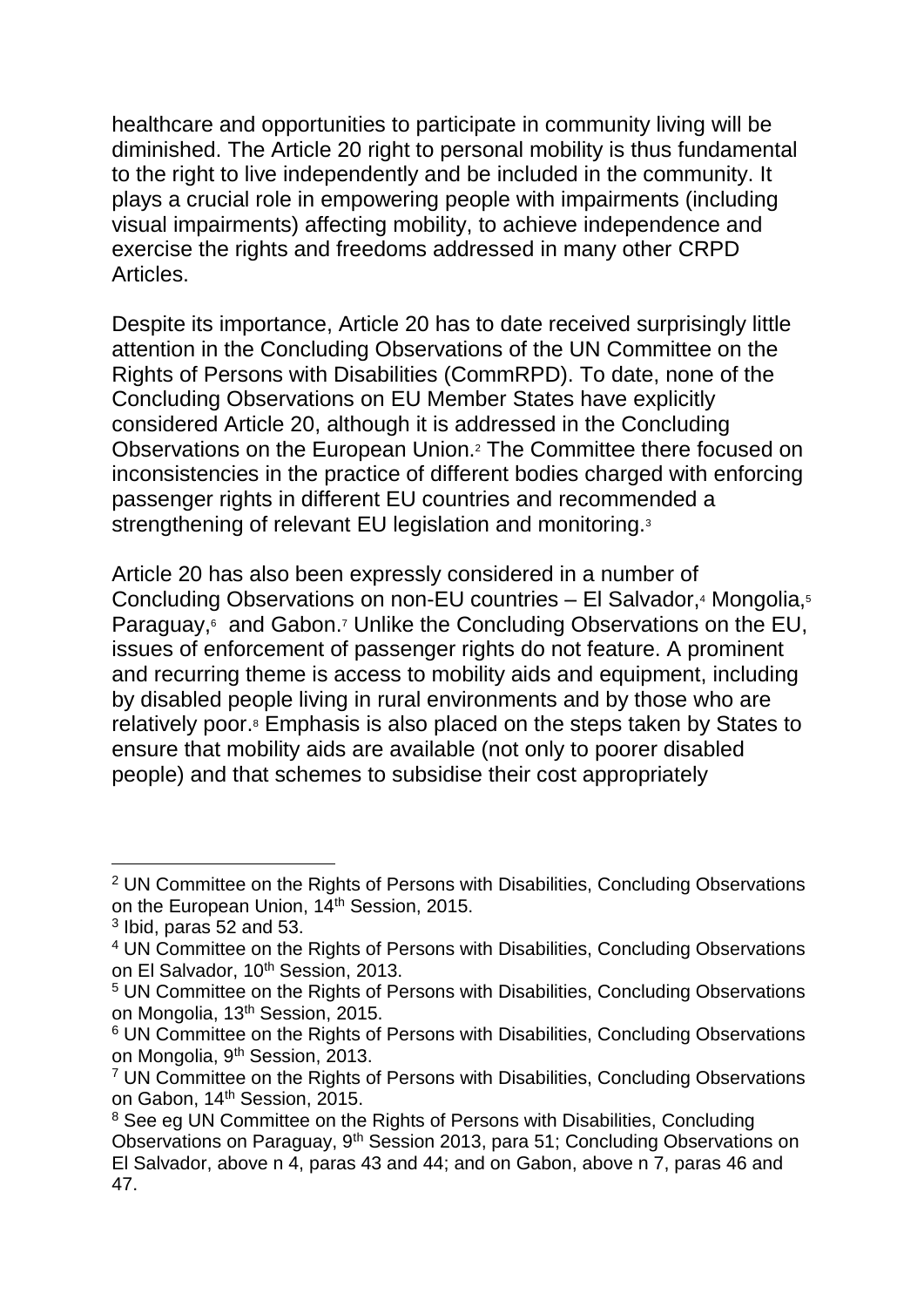incorporate considerations of quality and choice.<sup>9</sup> The fact that Article 20 has not yet received express attention in any Concluding Observations on EU countries may reflect a low prioritisation of it in suggestions from civil society regarding the List of Issues for the countries in question. Shadow reports prioritising issues connected with Article 20 (submitted by the European Blind Union with relevant partner organisations) are likely to raise the profile of Article 20 in Concluding Observations on EU countries.

Article 20 should not be considered in isolation. Successful implementation of the rights to personal mobility which it sets out is inextricably linked to the fulfilment of other articles within the CRPD. Article 26 and Article 9 have particularly close links to Article 20 and therefore merit some attention here.

Article 26 recognises a right to habilitation and rehabilitation. According to it:

"(1) States Parties shall take effective and appropriate measures, including through peer support, to enable persons with disabilities to attain and maintain maximum independence, full physical, mental, social and vocational ability, and full inclusion and participation in all aspects of life. To that end, States Parties shall organize, strengthen and extend comprehensive habilitation and rehabilitation services and programmes, particularly in the areas of health, employment, education and social services …"

In so far as habilitation and rehabilitation schemes include training in mobility-related skills (such as the use of long canes or guide dogs), there is a clear overlap between Article 26 and Article 20(c) which concerns the provision of "training in mobility skills to persons with disabilities".

In addition, the effectiveness of any initiative to implement Article 20 will be closely connected with the effectiveness of efforts to enhance the accessibility of public transport systems and street environments. Obligations to take steps to ensure such accessibility are set out in Article 9 of the CRPD.

<sup>&</sup>lt;sup>9</sup> See eg Concluding Observations on Mongolia, above n 5, paras 33 and 34; on Paraguay, above n 8, paras 51 and 52; and Gabon, above n 7, paras 46 and 47.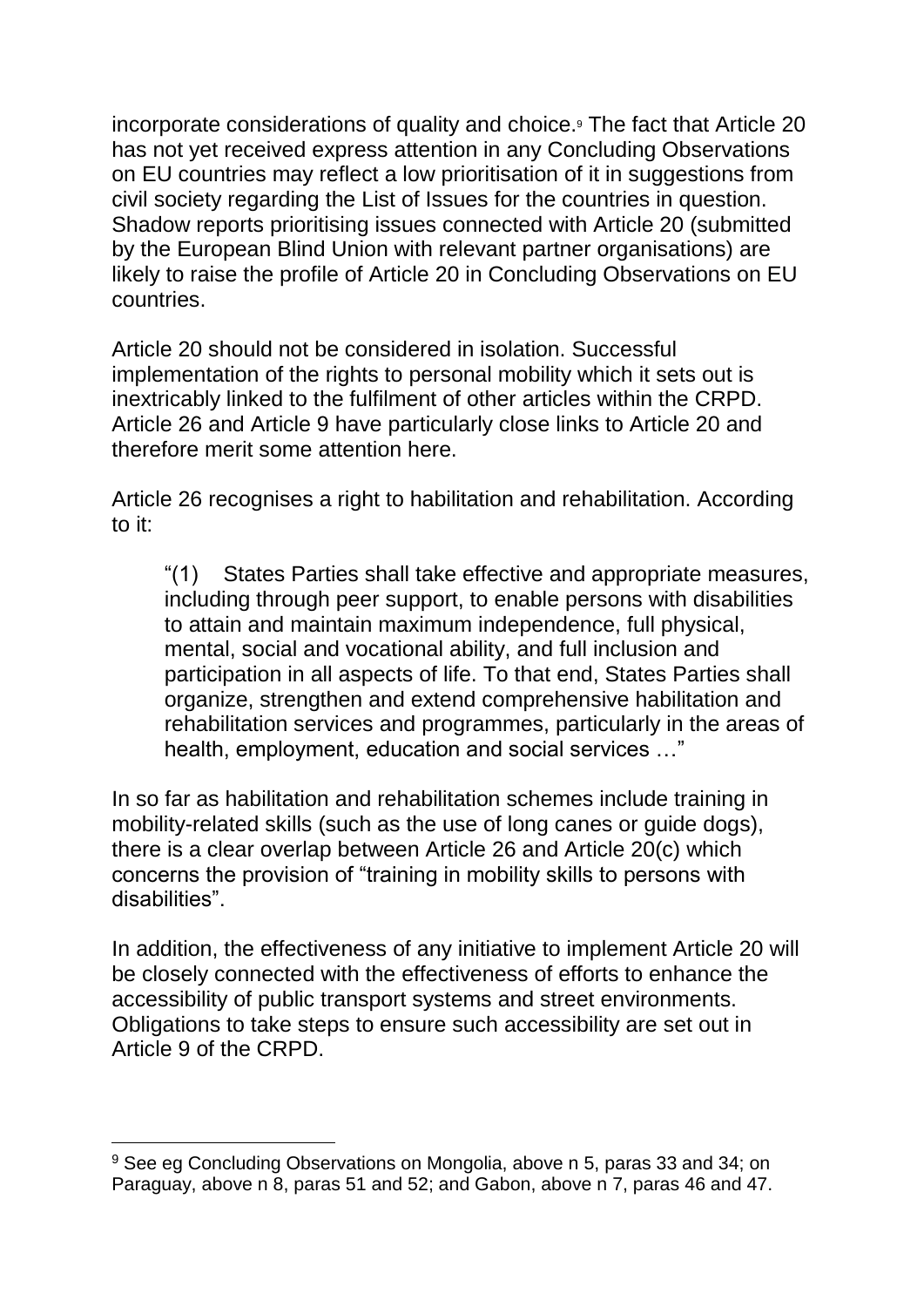Article 9 is an innovative provision which articulates, for the first time in a UN human rights treaty, a series of accessibility-related obligations and entitlements. It requires States Parties to take

"appropriate measures to ensure to persons with disabilities access, on an equal basis with others, to the physical environment, to transportation, to information and communications, including information and communications technologies and systems, and to other facilities and services open or provided to the public, both in urban and in rural areas".<sup>10</sup>

These measures should apply to "(a) Buildings, roads, transportation and other indoor and outdoor facilities …".<sup>11</sup>

The CRPD Committee's vision of the demands of the accessibility obligation is set out in its General Comment No 2 on Article 9. A range of different types of measure which should be taken by States Parties when implementing Article 9 emerges from the Article itself and General Comment No 2. First, according to Article 9(1), these measures "shall include the identification and elimination of obstacles and barriers to accessibility".

More specific obligations relating to the accessibility of services and facilities offered to the public (which would include public transport services and street environments) are set out in Article 9(2)(a)-(e). According to Article 9(2)(a), States should

"Develop, promulgate and monitor the implementation of minimum standards and guidelines for the accessibility of facilities and services open or provided to the public".

General Comment No 2 draws attention to the importance of ensuring that such standards are "in accordance with the standards of other States parties in order to ensure interoperability with regard to free movement within the framework of liberty of movement and nationality  $\ldots$ "<sup>12</sup> – a point which has particular relevance to EU countries. Article 9(2) then goes on to provide further examples of steps which States should take to enhance the accessibility of services and facilities open to the public:

-

<sup>10</sup> CRPD, Article 9(1).

<sup>11</sup> CRPD, Article 9(1)(a).

<sup>&</sup>lt;sup>12</sup> UN Committee on the Rights of Persons with Disabilities, General Comment No 2, para 4.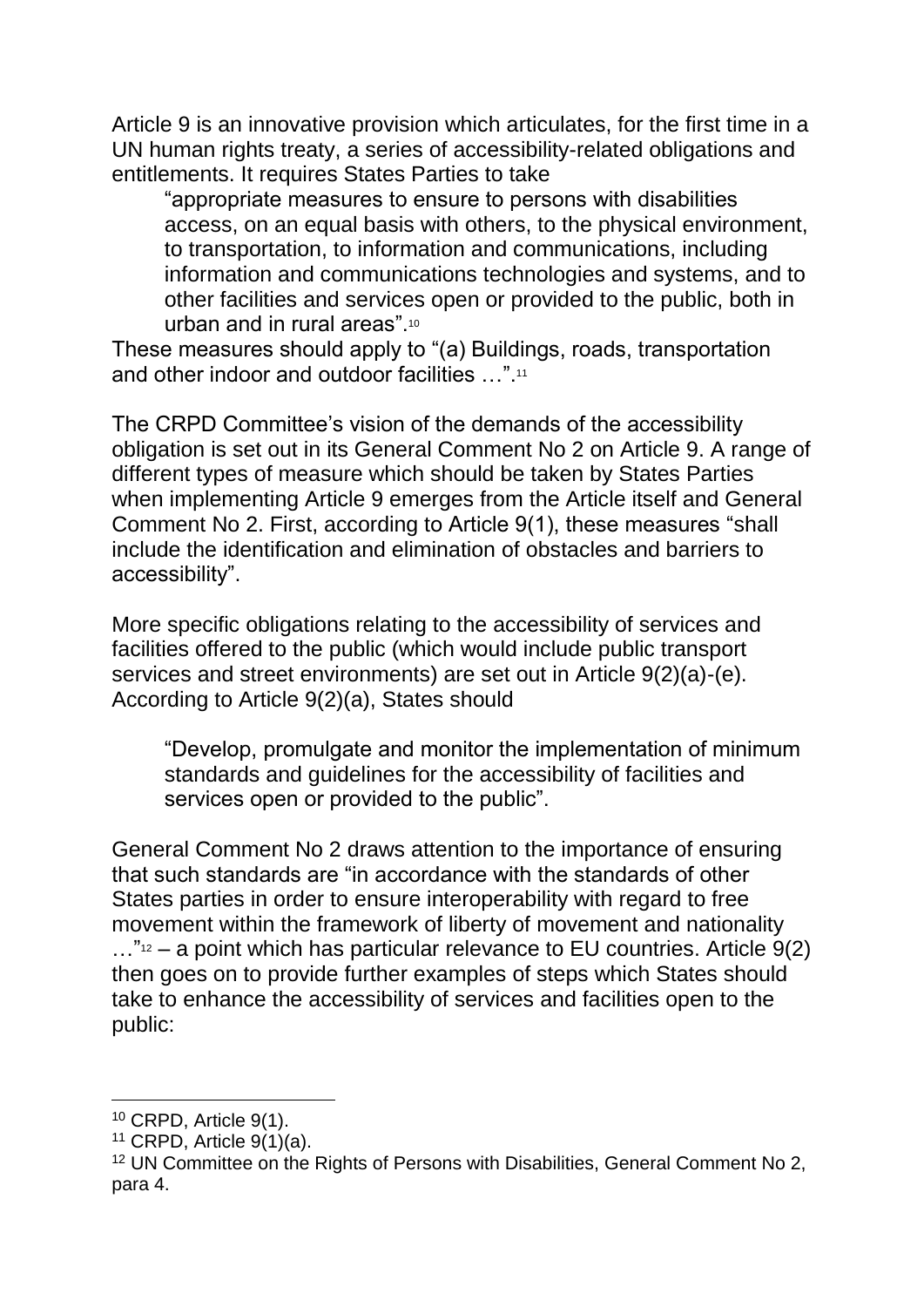- "(b) Ensure that private entities that offer facilities and services which are open or provided to the public take into account all aspects of accessibility for persons with disabilities;
- (c) Provide training for stakeholders on accessibility issues facing persons with disabilities;
- (d) Provide in buildings and other facilities open to the public signage in Braille and in easy to read and understand forms; [and]
- (e) Provide forms of live assistance and intermediaries, including guides, readers and professional sign language interpreters, to facilitate accessibility to buildings and other facilities open to the public".

In terms of the processes which States will be expected to adopt in order to implement Article 9, some guidance has been provided by the Committee on the Rights of Persons with Disabilities. In its General Comment No 2, it notes that:

"States parties are obliged to ensure that persons with disabilities have access to the existing physical environment, transportation, information and communication and services open to the general public. However, as this obligation is to be implemented gradually, States parties should establish definite time frames and allocate adequate resources for the removal of existing barriers."<sup>13</sup>

Article 19 of the CRPD, which sets out a right to live independently and be included in the community, also has strong links to Article 9 and Article 20 in this regard. Article 19(b) requires States to ensure that "community services and facilities for the general population are available on an equal basis to persons with disabilities and are responsive to their needs". Community services and facilities, including those relating to transport and the built environment, will be available to disabled people on an equal basis with others only if they are accessible.

Finally, mention should be made of the general obligation, set out in Article 4(1)(f), relating to universal design. According to this States Parties agree:

<sup>&</sup>lt;sup>13</sup> UN Committee on the Rights of Persons with Disabilities, General Comment No 2, para 24.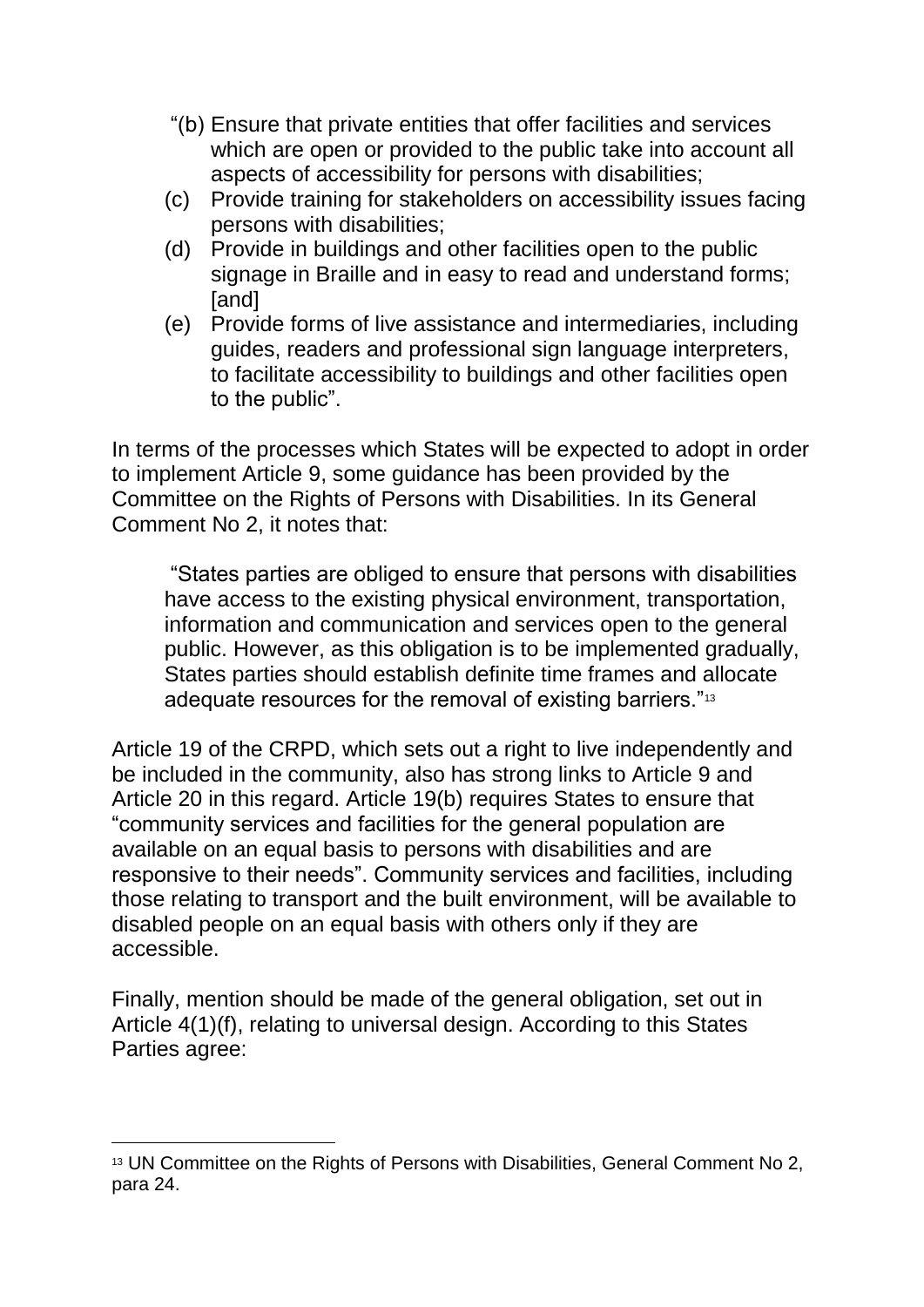"To undertake or promote research and development of universally designed goods, services, equipment and facilities, which should require the minimum possible adaptation and the least cost to meet the specific needs of a person with disabilities, to promote their availability and use, and to promote universal design in the development of standards and guidelines."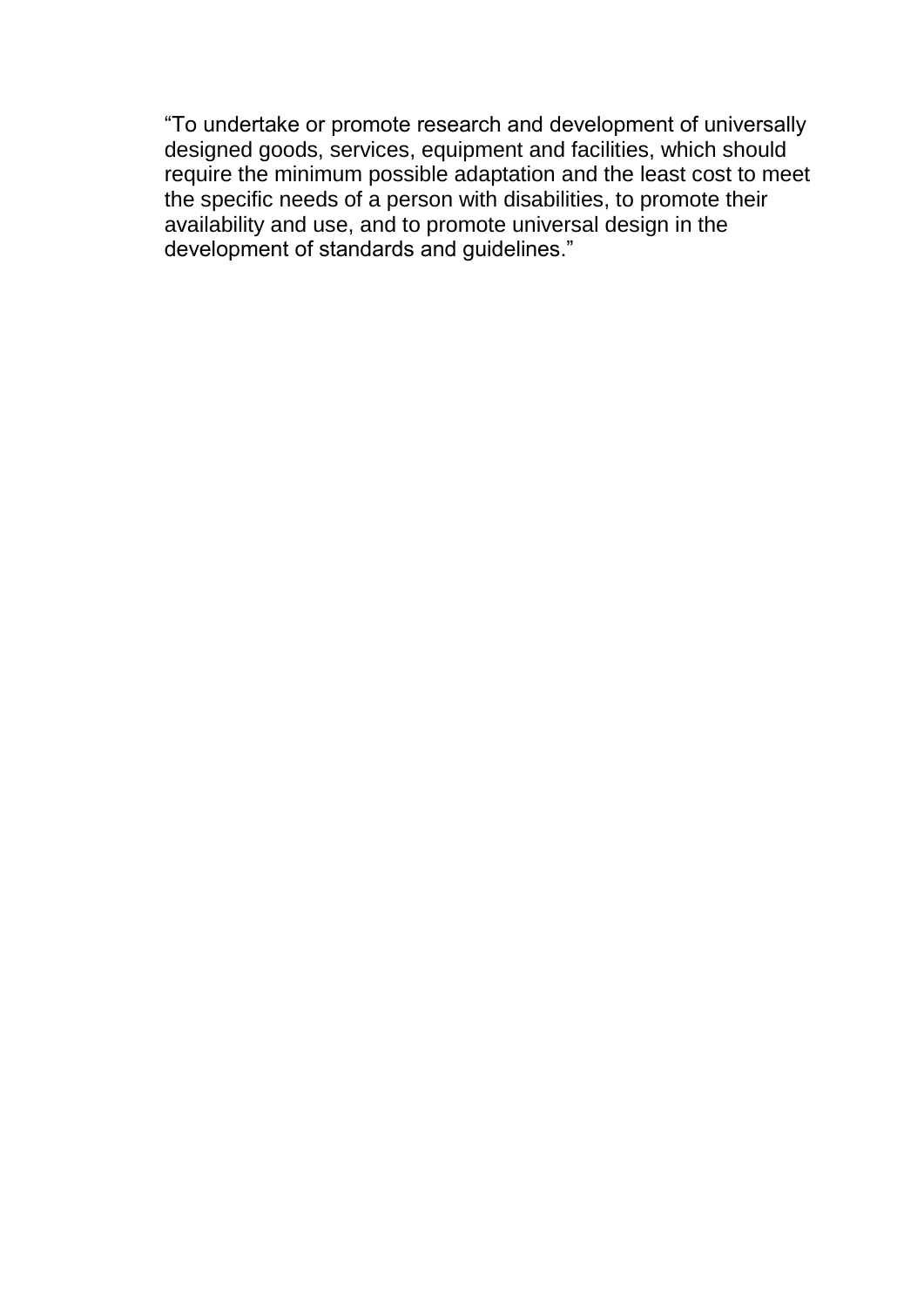## <span id="page-8-0"></span>**2.2 European Union Context**

The CRPD was ratified by the EU in December 2010. Because of this, the CRPD now operates as an important interpretive aid to EU law and provides powerful strategic orientation for EU law and policy development as well as for other actions. It thus provides the inspiration which underpins the European Commission's European Disability Strategy 2010–2020.<sup>14</sup> This Strategy includes commitments to work with Member States to enhance accessibility for EU citizens with disabilities. 'Accessibility' is one of the eight key areas for action in this Strategy. Under it, the Commission states that it will optimise the accessibility of the physical environment, transportation and information by using legislative and other means. It also indicates that it will foster an EUwide market for assistive technology and support and

"support and supplement national activities for implementing accessibility and removing existing barriers, and improving the availability and choice of assistive technologies".<sup>15</sup>

The EU's Initial Report to the CRPD Committee includes details of a range of EU-level activity connected with Article 20 of the CRPD.<sup>16</sup> Reference is made to EU legislation (and associated guidance) requiring live (and trained) assistance to be given by various transport operators to disabled passengers.<sup>17</sup> The Article 20 entry in this report also mentions another type of EU initiative of particular relevance to blind and partially sighted people. The relevant paragraph reads as follows:

"The EU has also taken action to make mobility more affordable and accessible to persons with disabilities. The EU system of customs duty exemptions for certain goods and services from outside the Union covers "articles specially designed for the educational, scientific or cultural advancement" of blind people or other physically or mentally "handicapped" people, provided that they fulfil certain conditions. Long canes for use by blind people are explicitly mentioned. Another directive allows the Member States to

-

<sup>14</sup> Communication from the Commission to the European Parliament, the Council, the European Economic and Social committee and the Committee of the Regions European Disability Strategy 2010-2020: a Renewed Commitment to a Barrier-Free Europe, COM(2010) 636 final.

<sup>15</sup> Ibid, section 2.1.1.

<sup>16</sup> European Union, Initial Report of the European Union to the UN Committee in the Rights of Persons with Disabilities (5 June 2014), paras 109-113.

<sup>17</sup> Ibid, paras 109-110.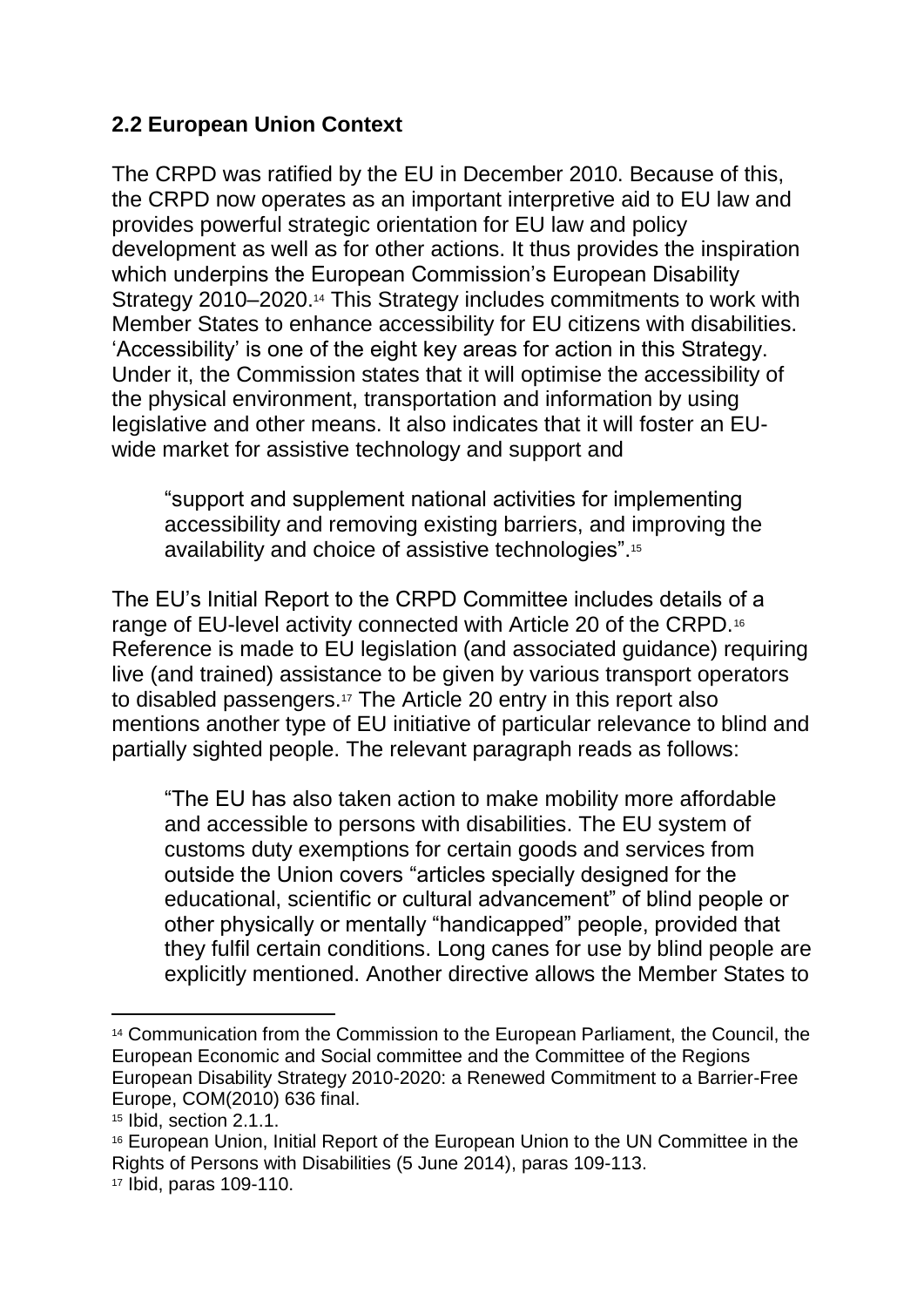apply differentiated rates of taxation for energy products and electricity when they are used for or by people with disabilities."<sup>18</sup>

Finally, the development of the "EU model" of parking badge for disabled people is also noted.<sup>19</sup>

<sup>18</sup> Ibid, para 112.

 $19$  Ibid, para 111.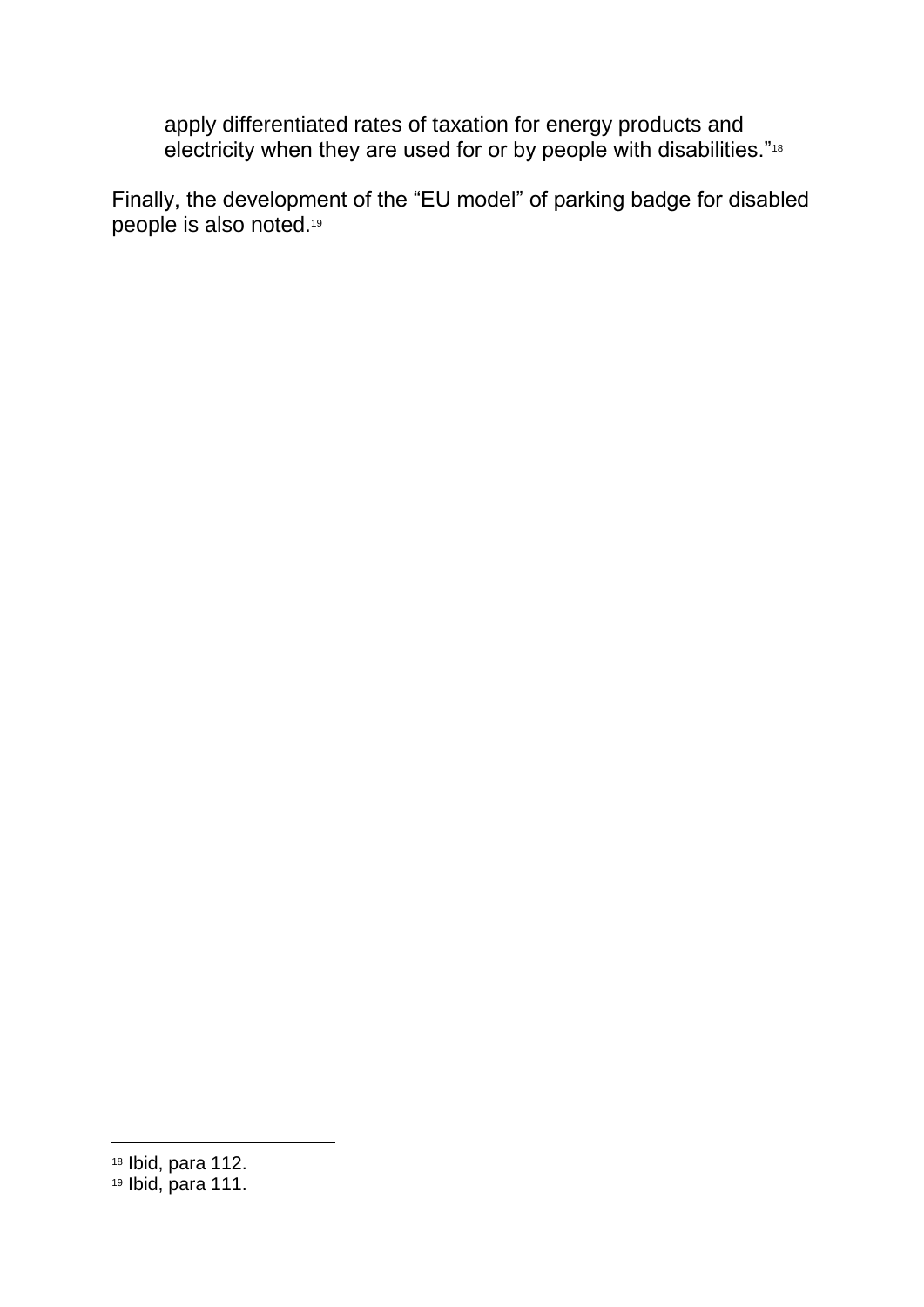# <span id="page-10-0"></span>**3. Analysis of Personal Mobility in the EBU Database**

[http://www.euroblind.org/convention/.](https://outlook-legacy.leeds.ac.uk/owa/redir.aspx?C=PTj2Fz_y-0u2hwcEvDykClLsuS8zotFIEsyMXtRHrLuCRUDfvGV3_tZfozivPgFVSJtgmWRXKJU.&URL=http%3a%2f%2fwww.euroblind.org%2fconvention%2f)

## <span id="page-10-1"></span>**3.1 Introduction**

The EBU's online CRPD database was established in 2008 and is added to on an on-going basis. It covers 40 countries and aims to provide information about national laws and policies implementing various CRPD Articles which have particular relevance to blind and partially-sighted people.

The database is organised into different thematic strands reflecting different CRPD provisions. The structure of each of these thematic strands is underpinned by a series of questions, which are designed to address key concerns relevant to blind and partially sighted people. In response to each question, information about the national situation in the various EBU countries is provided by a designated EBU member from the relevant country.

One of the thematic strands included in the EBU database is personal mobility, linked to Article 20 of the CRPD. It is the EBU data collected on this topic that will now be presented and analysed in some detail. It includes information about 15 countries. These, together with the abbreviations which will be used to refer to them in the tables below, are:

| Austria – At, Bulgaria<br>Dk.                                                | $-$ Bg, Croatia $-$ Ct, |                  | Denmark -             |
|------------------------------------------------------------------------------|-------------------------|------------------|-----------------------|
| Hungary – Hg, Iceland – Ic, Israel – Is,<br>Norway - Nw, Poland - Pl, Serbia |                         | Italv<br>$-$ Sb. | $-$ It.<br>Slovakia - |
| Sk.<br>Slovenia – Sn, Spain – Sp, Switzerland – Sw.                          |                         |                  |                       |

The Article 20 information in the EBU CRPD database is divided into five sections. The first addresses national legislation regarding personal mobility; the second addresses travel aid to facilitate personal mobility; the third addresses locomotion training; the fourth addresses autonomy in daily life; and the fifth addresses public information and professionals. These five elements will be examined in turn in the remainder of this section. Much of the data will be presented in summary tabulated form before it is subjected to a more in-depth analysis. However, the qualitative nature of some of the data does not lend itself to being presented in a table and accordingly no tabulated summary will be provided in such cases.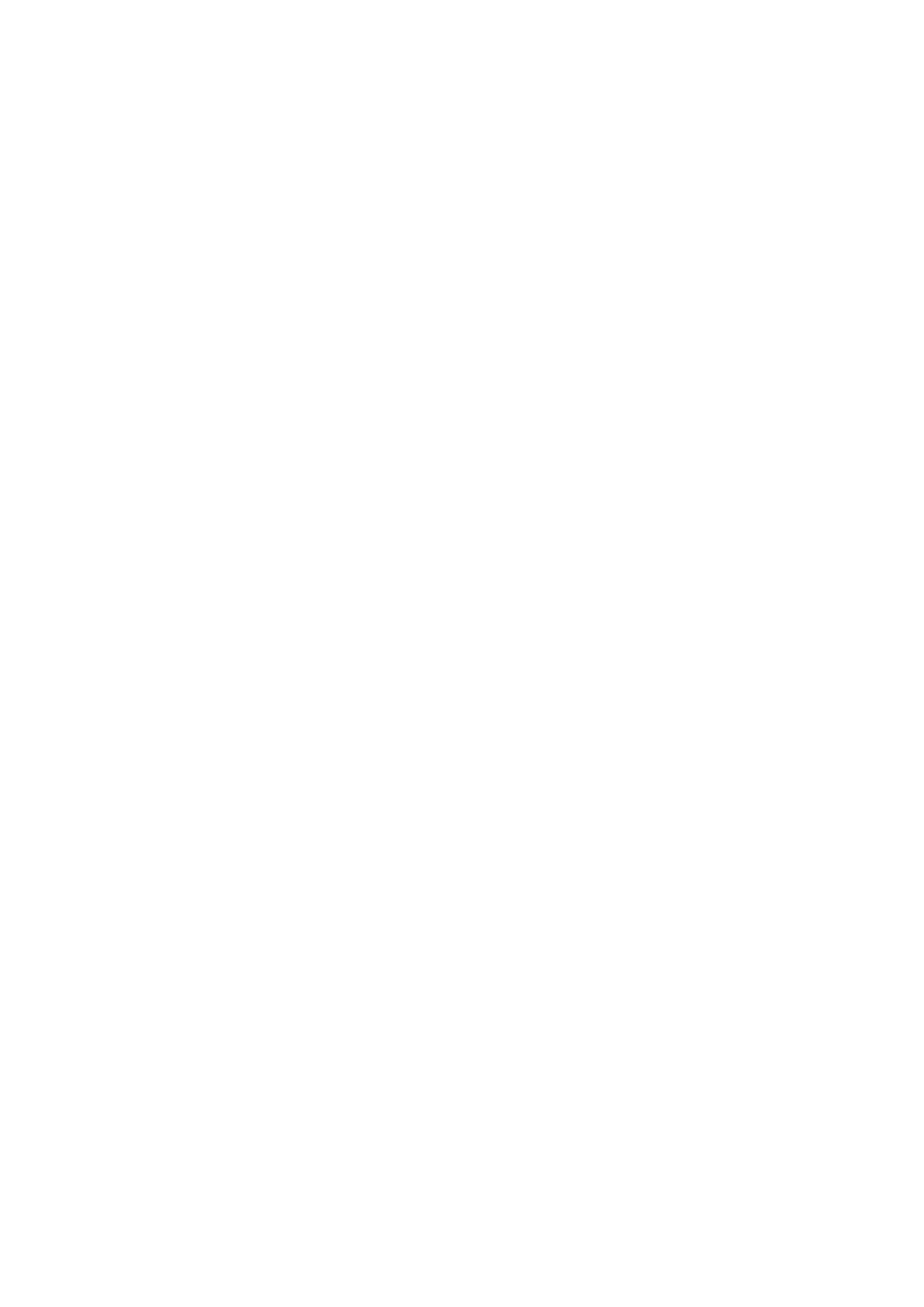## <span id="page-12-0"></span>**3.2 Legislation**

-

#### <span id="page-12-1"></span>3.2.1 Summary Tabulated Data

#### **Are legislative measures taken to facilitate the mobility of people with disabilities?<sup>20</sup>**

| <b>Answer</b>     | <b>Countries</b>                                                           |
|-------------------|----------------------------------------------------------------------------|
| Yes               | At <sup>21</sup> , Bg, Ct, Dk, Hg, Ic, Is, It, Nw, Pl, Sb, Sk, Sn, Sp, Sw. |
| <b>No</b>         | <b>None</b>                                                                |
| Did not<br>answer | <b>None</b>                                                                |

#### **Are there specific measures for the visually impaired?**

| <b>Answer</b> | <b>Countries</b>                                                                        |
|---------------|-----------------------------------------------------------------------------------------|
| Yes           | At <sup>22</sup> , Bg <sup>23</sup> , Ct, Dk, Ic, Is <sup>24</sup> , It, Nw, Sk, Sp, Sw |
| <b>No</b>     | Hg, Sb, $Sn^{25}$                                                                       |
| Did not       | $PI^{26}$                                                                               |
| answer        |                                                                                         |

<sup>20</sup> This question is a slight variation of the question used in the database. It was modified to enable the information to be presented in tabulated form.

<sup>21</sup> Austria is currently trying to harmonise its laws in the field of construction, as each region presently has its own regulations.

<sup>&</sup>lt;sup>22</sup> There are no specific measures regulated by law but a lot of measures, e.g. tactile systems, speaking beacons, are very common.

<sup>&</sup>lt;sup>23</sup> Bulgaria provides specific measures for the visually impaired only in the big cities. <sup>24</sup> Israel did not answer whether the announcement of the upcoming bus stop and train station is required by law. They also did not state whether any additional specific measures are in place.

<sup>25</sup> Although there are no specific measures for the visually impaired, legislation states that visually impaired people are to be taken care of when/while they are road-users. In addition, visually impaired are entitled to Parking Card for disabled people.

<sup>26</sup> The fact that the general situation of persons with disabilities is reflected in the Act on Rehabilitation 1997 did not answer whether specific measures are provided. The visually impaired are also entitled to Parking Card for disabled people.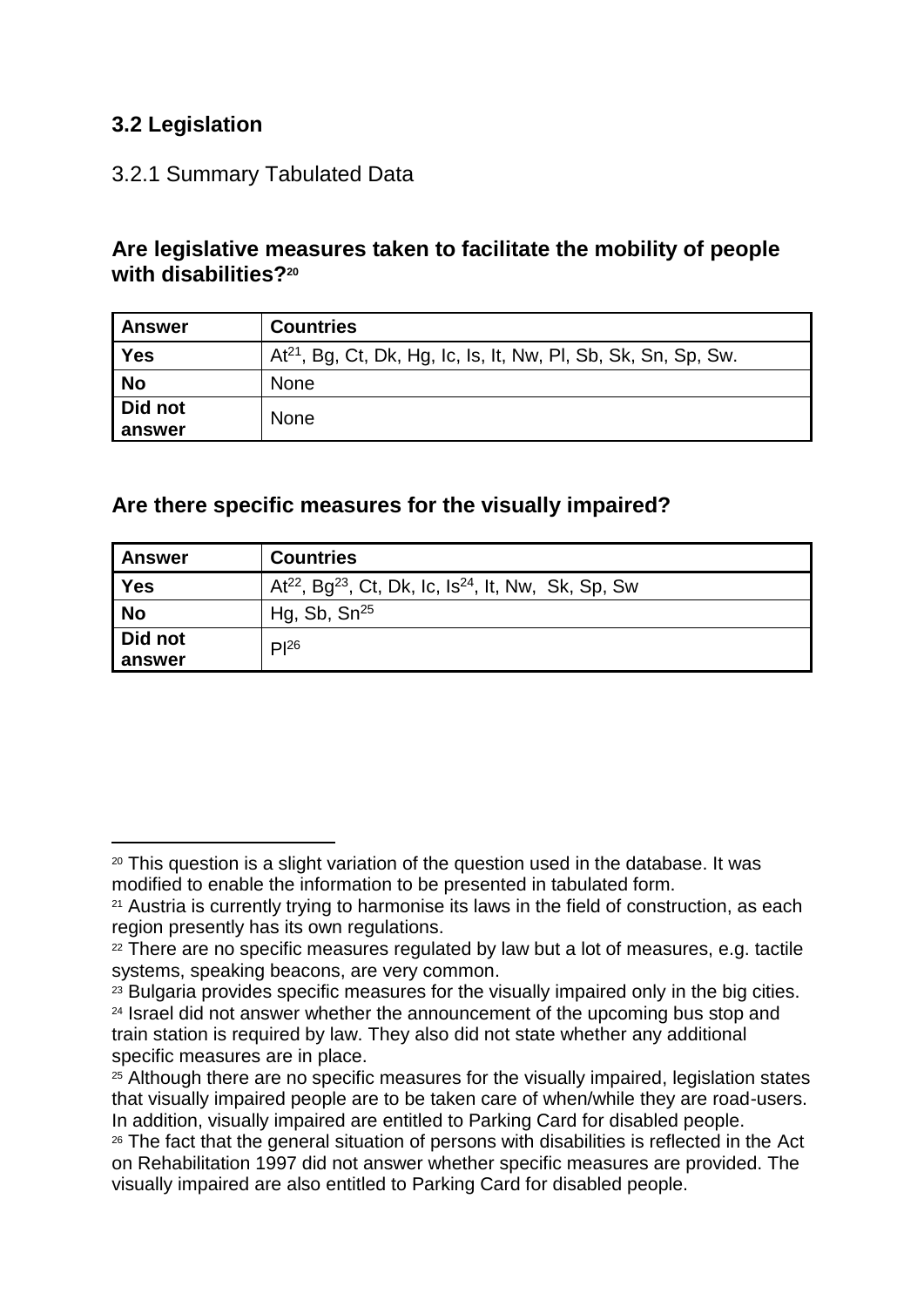**Are visually impaired Associations involved with the application of specific measures?<sup>27</sup>**

| Answer    | <b>Countries</b>                                                                                                                                      |
|-----------|-------------------------------------------------------------------------------------------------------------------------------------------------------|
| Yes       | At <sup>28</sup> , Bg <sup>29</sup> , Ct <sup>30</sup> , Dk <sup>31</sup> , It <sup>32</sup> , Pl <sup>33</sup> , Sk <sup>34</sup> , Sp <sup>35</sup> |
| <b>No</b> | $Nw^{36}$                                                                                                                                             |
| Did not   | $1c^{37}$ , Is, Hg <sup>38</sup> , Sb, Sn, Sw                                                                                                         |
| answer    |                                                                                                                                                       |

-

<sup>&</sup>lt;sup>27</sup> This question is a slight variation of the question used in the database. It was modified to enable the information to be presented in tabulated form.

<sup>28</sup> Visually impaired associations put pressure on the authorities

<sup>29</sup> Visually impaired associations put pressure on the authorities

<sup>30</sup> The Croatian Association of the Blind acts in an advisory capacity in the selection of optimal solutions for the measures ensuring accessibility.

<sup>&</sup>lt;sup>31</sup> There is no mandatory requirement that user organizations are included in the selection and application of solutions, though they do sometimes choose to get involved.

<sup>&</sup>lt;sup>32</sup> There are four authorized organisations of blind and partially sighted people which are entrusted with the task of distributing a special railway travel card. DPOs are also are consulted by public authorities regarding specific issues.

<sup>&</sup>lt;sup>33</sup> Although not required to do so by law, visually impaired associations may be invited to take part in consultations.

<sup>34</sup> The Slovak Blind and Partially Sighted Union (UNSS) provides audits of project documentation, participates in final building approvals, counselling and training. <sup>35</sup> Visually impaired associations are involved in movements which advocate for disabled individuals' rights and equality.

<sup>36</sup> The measures are implemented by law and there is no reference to visually impaired associations.

<sup>&</sup>lt;sup>37</sup> A group within the Ministry of Justice is responsible for improving conditions for the handicapped.

<sup>38</sup> The Hungarian Federation of the Blind and Partially Sighted checks and comments on the drafts of rules affecting people with disabilities, as well as giving opinions and proposals on appropriate ways of ensuring accessible implementation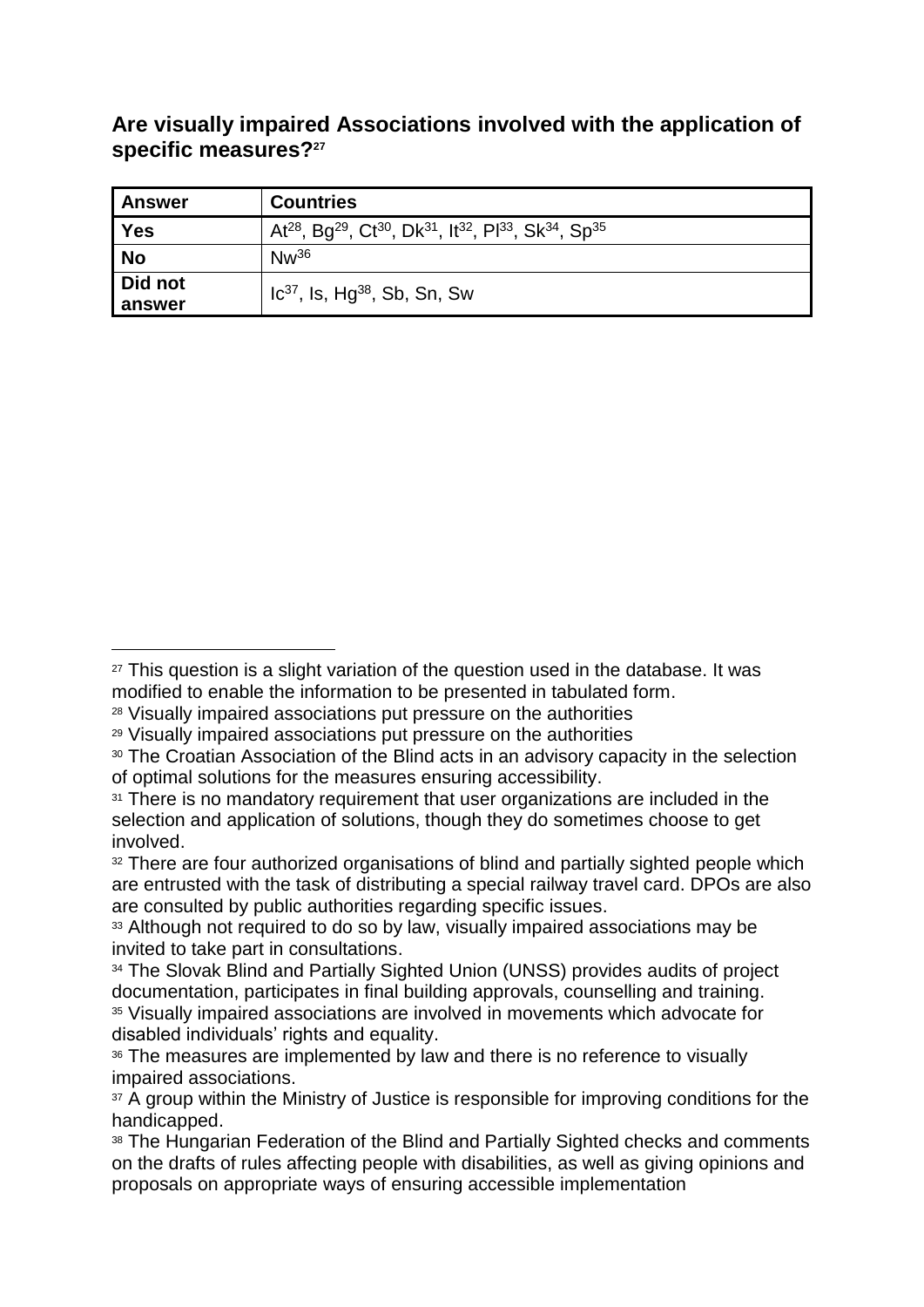| Have they already produced tangible results? |  |
|----------------------------------------------|--|
|----------------------------------------------|--|

| <b>Answer</b>     | <b>Countries</b>                                                                            |
|-------------------|---------------------------------------------------------------------------------------------|
| <b>Yes</b>        | At, Bg, Ct, Dk, Hg, Ic <sup>39</sup> , Is, It, Sk, Sn <sup>40</sup> , Sp <sup>41</sup> , Sw |
| <b>No</b>         | <b>None</b>                                                                                 |
| Did not<br>answer | Nw, PI, Sb                                                                                  |

## **Are there penalties for the non-application of the measures?<sup>42</sup>**

| Answer    | <b>Countries</b>                                |
|-----------|-------------------------------------------------|
| Yes       | At, Is <sup>43</sup> , It, Sp, Sw <sup>44</sup> |
| <b>No</b> | Bg, Ct, Dk, Hg, Ic, Pl, Sk, Sn,                 |
| Did not   | Nw, Sb                                          |
| answer    |                                                 |

#### <span id="page-14-0"></span>3.2.2 Question by Question Analysis

This section of the database contains responses to five questions.

#### Question A1 reads:

 $\overline{a}$ 

#### *"What legislative measures are being taken … to facilitate the mobility of people with disabilities in general? …"*

From the answers provided, it appears that 14 countries (Austria, Bulgaria, Croatia, Hungary, Iceland, Israel, Italy, Norway, Poland, Serbia, Slovakia, Slovenia, Spain and Switzerland) have mobility-related legislation of some kind which explicitly refers to disabled people or

- <sup>41</sup> Spain noted that although there have been developments in public transport, building construction and in the access to technology, this is not enough.
- <sup>42</sup> This question is a slight variation of the question used in the database. It was modified to enable the information to be presented in tabulated form.
- <sup>43</sup> Israel noted that although there are penalties, neither the blind nor the organisations for the blind receive any monetary compensation.

<sup>39</sup> Iceland noted that although tangible results have been produced, there still remained a lot of work ahead.

<sup>40</sup> Slovenia noted that despite awareness being gradually raised, there is still some ignorance among sighted people.

<sup>44</sup> Although Switzerland stated that some organisations are entitled to claim, it did not specify the actual penalty.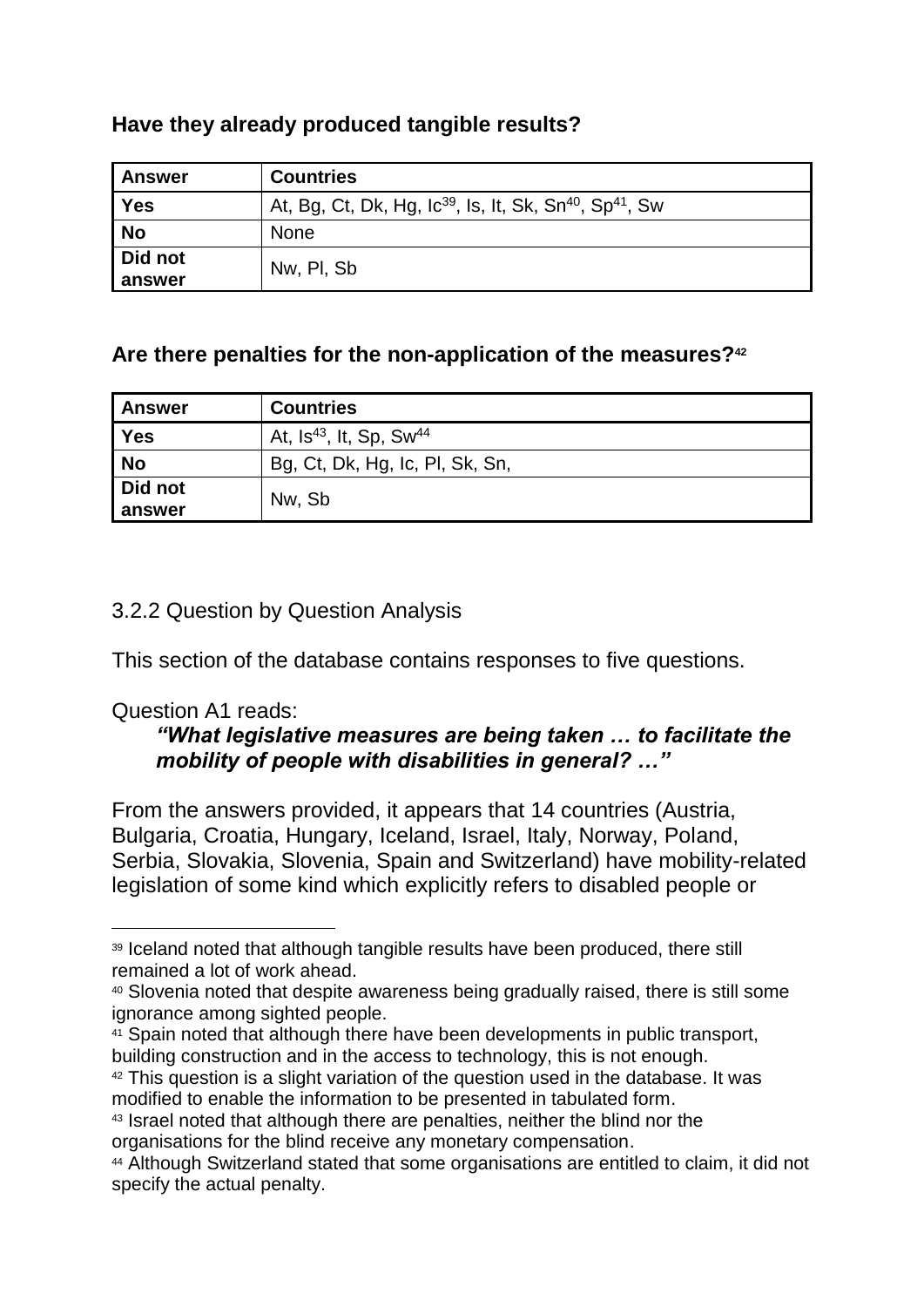accessibility requirements. With one or two exceptions, the database entries reveal only a very limited amount of information about the detail of this legislation and the nature of the rights it confers on disabled people. In some instances (eg Croatia and Poland), the emphasis appears to be on the construction of an accessible environment whereas it is clear that, in other instances (eg Hungary), legislative requirements go further and prevent transport providers from discriminating against disabled people; and, in others (eg Italy) it includes provision for reduced fares for disabled passengers. In future versions of the database, it would be helpful if questions could be designed so as to capture this sort of information and thereby make a more nuanced analysis possible.

# Question A2 reads:

## *"Are there specific measures for visually impaired people? …"*

The responses to this question clearly indicate that country authors understood the question in different ways. Some responses (eg Hungary and Switzerland) appear to focus on the existence of legal measures, developing answers provided to Question A1. Others (eg Bulgaria and Iceland) appear to focus instead on whether in practice there are any mechanisms included in street or transport design (eg tactile paving, audio-announcements on buses) which enhance accessibility for blind and partially-sighted people. In addition, some of the entries (eg Denmark) appear to suggest that there is both specific provision in law and in practice.

Whilst these differences in approach make detailed analysis difficult, 11 of the responses (Austria, Belgium, Croatia, Denmark, Iceland, Israel, Italy, Norway, Slovakia, Spain and Switzerland) suggest that specific measures for blind and partially-sighted people exist. Of these 11 countries, 7 (Croatia, Denmark, Iceland, Italy, Slovakia, Spain and Switzerland) appear to guarantee such measures through legislation. There are also instances in which legislation provides a measure of discretion. This can be seen in Italian legislation, which states that traffic lights can (but not 'must') be fitted with audible signals for the blind.

Personal mobility is also linked to universal design. In this regard, it is interesting to note that Norway and Spain make reference to universal design when considering accessibility and personal mobility. Norway states that universal design is part of the Anti-Discrimination and Accessibility act.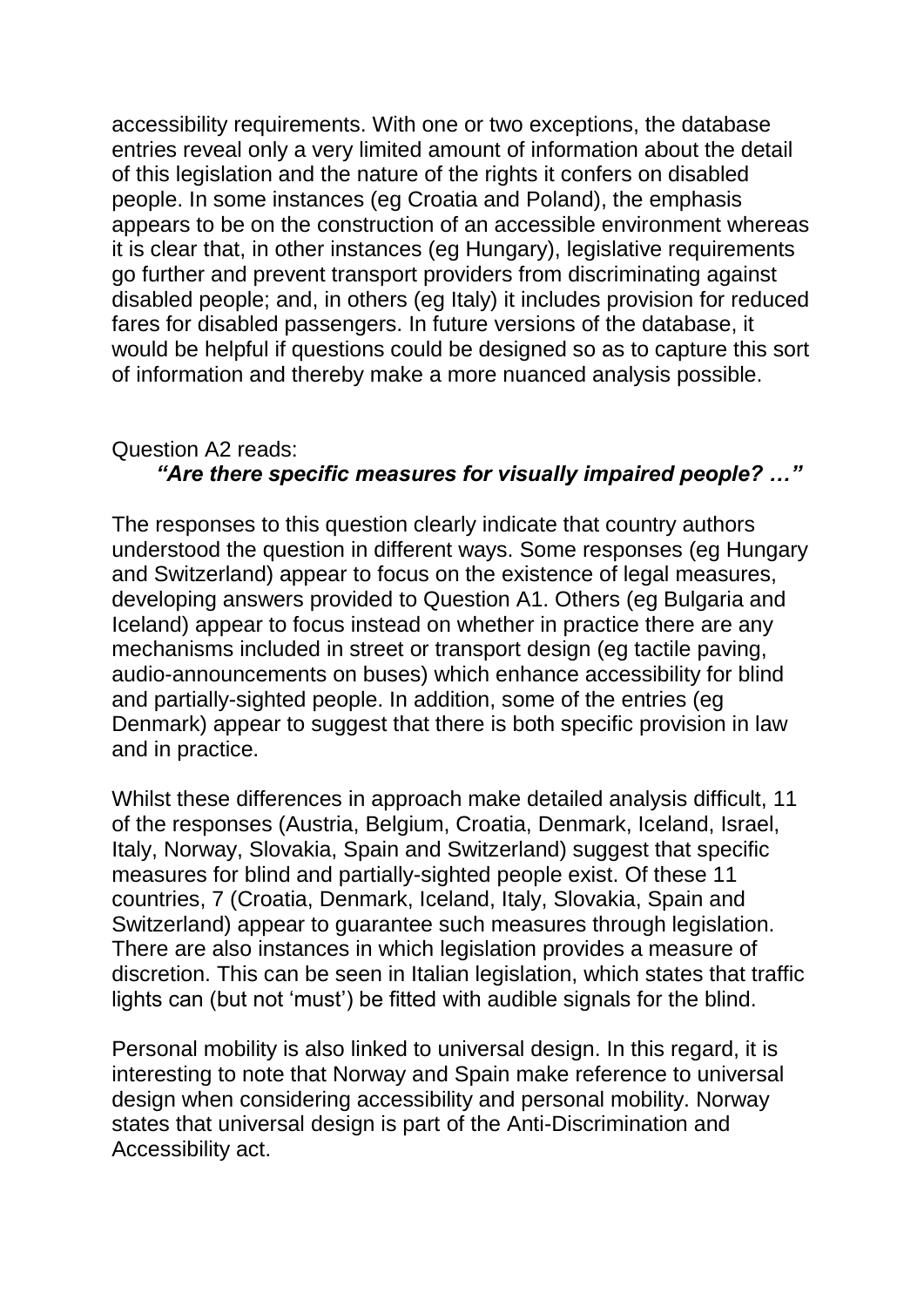Question A3 reads:

#### *"How are these measures implemented? Are visually impaired Associations associated with their application? …"*

This question elicited a more differentiated picture of the state of affairs than did the first two questions discussed above.

7 responses (Austria, Bulgaria, Croatia, Denmark, Italy, Slovakia, Slovenia and Spain) drew attention to the role played by blind and partially sighted people's organisations in relation to the application of specific measures. The specific role played by such organisations varies from country to country, as does the amount of detail provided by the country authors.

Other countries interpreted the question in a slightly different way. Hungary and Iceland did not focus on the implementation or enforcement of the specific measures. Instead, they referred to the fact that visually impaired associations are involved in the drafting of the legislation and regulations affecting disabled people. A number of other responses were difficult to connect to the question.

## Question A4 reads: *"Have they already produced tangible results?"*

The results from this question were very positive, as the database reveals that this question was answered affirmatively for 12 countries. However, ascertaining the nature of the results achieved is more challenging in light of the fact that many of the answers are extremely brief – eg for Bulgaria, Israel and Slovakia the response is simply 'yes'.

A number of countries which answered this question in the affirmative (Austria, Croatia, Denmark, Hungary, Italy) did provide fuller responses. However, reference was made in some instances (eg Iceland, Slovenia, Spain and Switzerland) to the fact that much work remains to be done.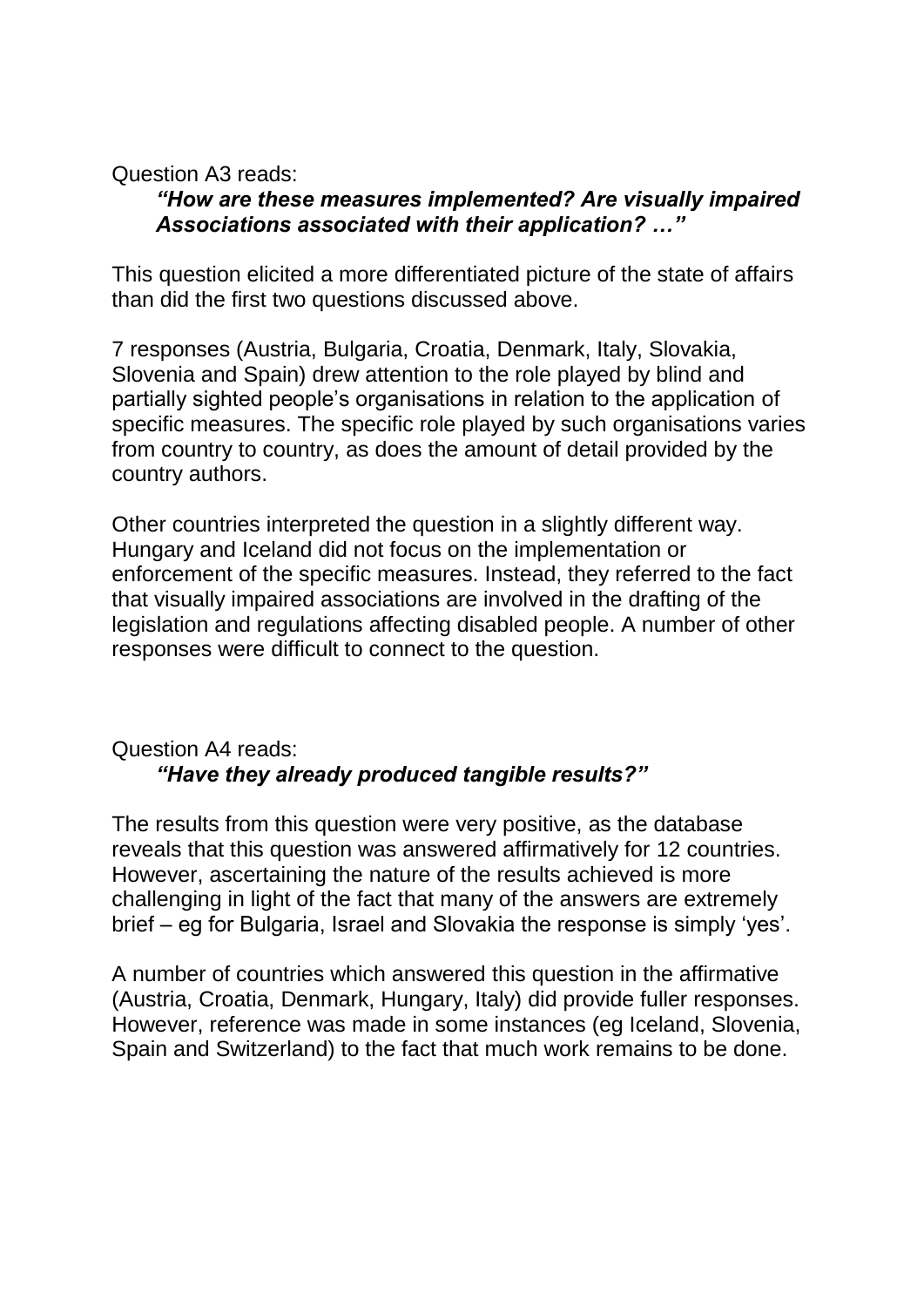#### Question A5 reads: *"What are the penalties for non-application of the above measures?"*

The responses provided by 5 countries (Austria, Israel, Italy, Spain and Switzerland) indicate that mechanisms are in place to penalise entities which do not apply the aforementioned measures. Nevertheless, some apparently positive responses (eg for Austria and Israel) are qualified by serious limitations. In the Austrian entry, for example, it is noted that although it is possible to sue the entity and win financial compensation, complaints have not resulted in measures to improve the situation. Conversely, the response for Israel indicates that, although there are penalties which can be imposed on entities in breach, financial compensation or damages are not payable either to visually impaired claimants or DPOs. In the response for Spain it is also noted that, even when regulations and rights are breached, they are rarely challenged. Many responses (eg Bulgaria, Denmark, Hungary, Iceland, Poland, Slovakia and Slovenia) indicated that there are no penalties for breach. The potentially damaging impact of this lack of penalty is, in some instances (eg Croatia), mitigated by a front-loaded approach whereby permission to build cannot be granted unless accessibility requirements have been met.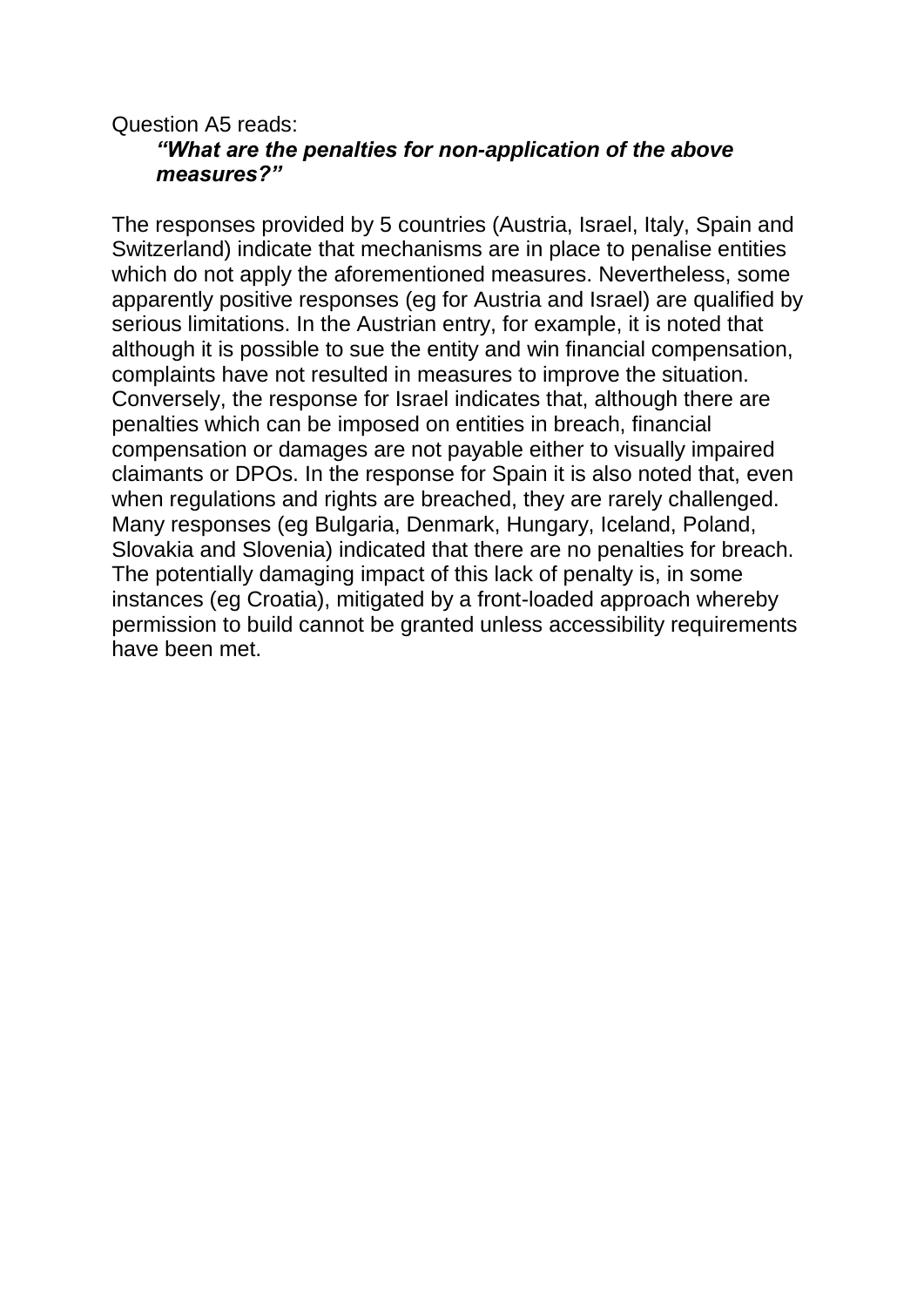## <span id="page-18-0"></span>**3.3 Travel Aid**

-

| Aid                    | <b>Countries</b>                                           |
|------------------------|------------------------------------------------------------|
| Long cane              | At, Bg, Ct, Dk, Hg, Ic, Is, It, Nw, Pl, Sb, Sk, Sn, Sp, Sw |
| <b>Optical aids</b>    | At, Bg, Ct, Ic, Is, Nw, Sk, Sp, Sw                         |
| <b>Electronic Aids</b> | At, Bg, Ct, Ic, Nw, Sk, Sp, Sw                             |
| <b>GPS</b>             | At, Bg, Dk, Ic, It, Nw, PI, Sb, Sk, Sn, Sp, Sw             |
| <b>Guide Dogs</b>      | Dk, Nw, Pl, Sn, Sw                                         |
| <b>Vocalised paths</b> | It                                                         |

## <span id="page-18-1"></span>3.3.1 Summary Tabulated Data

## **Is training provided during the acquisition of technical aids?**

| <b>Answer</b>                                                  | <b>Countries</b>                               |
|----------------------------------------------------------------|------------------------------------------------|
| <b>Yes</b>                                                     | At, Bg, Ct, Dk, Hg, Ic, Is, It, Nw, Sk, Sp, Sw |
| <b>No</b>                                                      | PI, Sb                                         |
| <b>Varies</b><br>depending on<br>region and/or<br>specific aid | Sn <sup>45</sup>                               |
| Did not<br>answer                                              | <b>None</b>                                    |

## **Is either full or partial funding available?<sup>46</sup>**

| <b>Answer</b>                                                  | <b>Countries</b>               |
|----------------------------------------------------------------|--------------------------------|
| <b>Yes</b>                                                     | Bg, Ct, Hg, Ic, It, Nw         |
| <b>No</b>                                                      | P <sub>l</sub>                 |
| <b>Varies</b><br>depending on<br>region and/or<br>specific aid | At, Dk, Ic, Is, Sb, Sk, Sn, Sp |
| Did not answer                                                 | None                           |

<sup>45</sup> In Slovenia, although some training is provided for certain technical aids, it is mainly for long white canes. Concerning guide dogs, a blind person has 75 hours of training.

<sup>46</sup> This question is a slight variation on the question used in the database. It was modified to enable the information to be presented in tabulated form.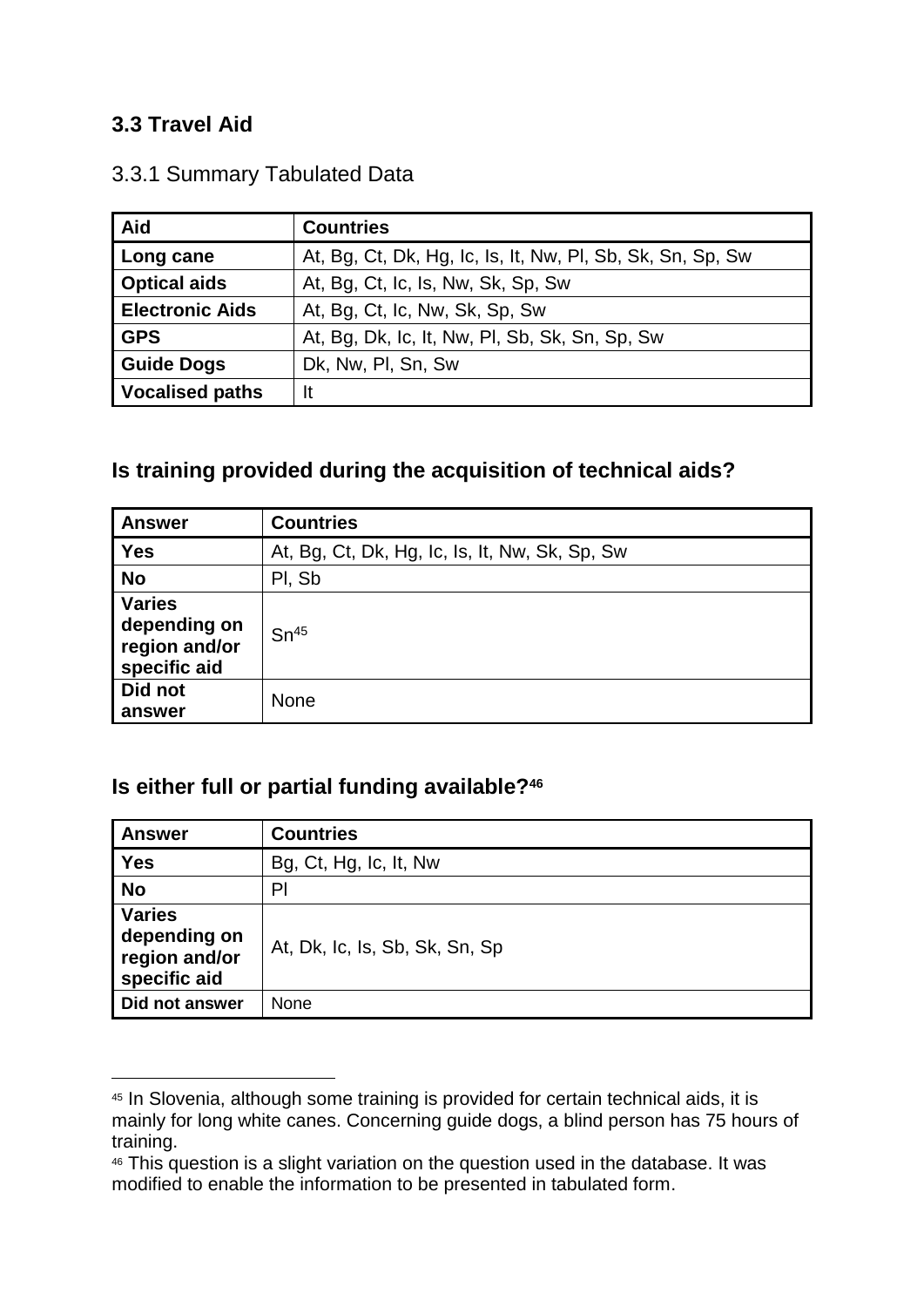## **Are repairs and maintenance financed?<sup>47</sup>**

| <b>Answer</b>                                                  | <b>Countries</b>           |
|----------------------------------------------------------------|----------------------------|
| <b>Yes</b>                                                     | At, Ct, Dk, Ic, It, Nw, Sk |
| <b>No</b>                                                      | Bg, Hg, Is, Pl, Sb, Sn     |
| <b>Varies</b><br>depending on<br>region and/or<br>specific aid | <b>None</b>                |
| Did not<br>answer                                              | Sw, Sp                     |

## **Is the white cane recognised as a symbol of visual impairment?**

| <b>Answer</b>                                                  | <b>Countries</b>                                       |
|----------------------------------------------------------------|--------------------------------------------------------|
| <b>Yes</b>                                                     | At, Ct, Dk, Hg, Ic, Is, It, Nw, PI, Sb, Sk, Sn, Sp, Sw |
| <b>No</b>                                                      | Bg                                                     |
| <b>Varies</b><br>depending on<br>region and/or<br>specific aid | <b>None</b>                                            |
| Did not<br>answer                                              | <b>None</b>                                            |

<sup>&</sup>lt;sup>47</sup> This question is a slight variation on the question used in the database. It was modified to enable the information to be presented in tabulated form.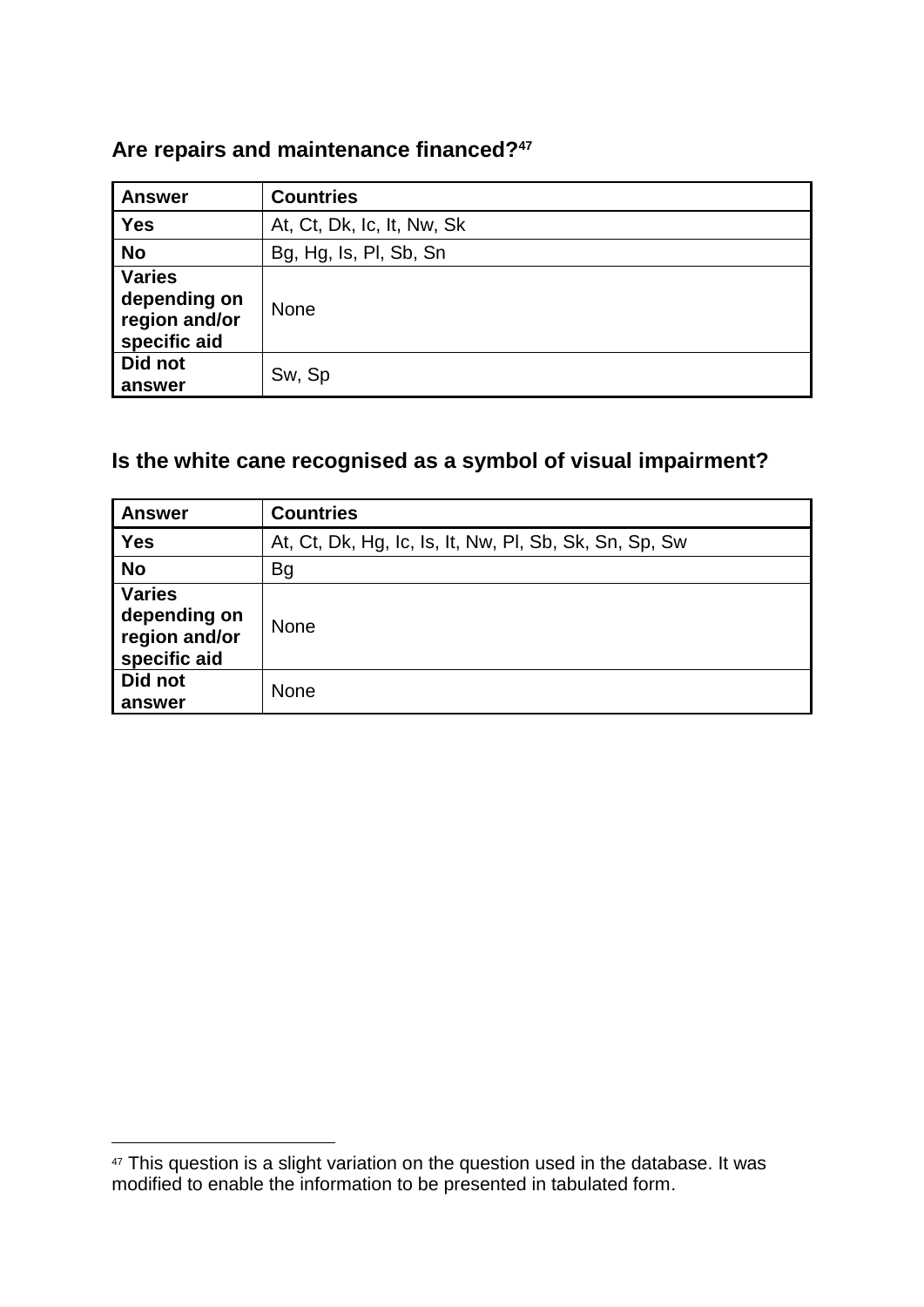| <b>Research</b>                                                                        | <b>Countries</b>                                                     |
|----------------------------------------------------------------------------------------|----------------------------------------------------------------------|
| Conducts research                                                                      | Ct, Dk, Ic, Is, It, Nw <sup>48</sup> , Pl <sup>49</sup> , Sk, Sp, Sw |
| Does not conduct research                                                              | Bg, Sb, Sn                                                           |
| Did not answer whether research is<br>conducted                                        | At, Hg                                                               |
| Research involves visually impaired<br>people                                          | Ct, Dk, Hg, Ic, Is, It, Sk, Sp                                       |
| Research does not involve visually<br>impaired people                                  | none                                                                 |
| Did not answer whether visually<br>impaired people are associated with the<br>research | At, Bg, Nw, Pl, Sb, Sn, Sw                                           |

## <span id="page-20-0"></span>3.3.2 Question by Question Analysis

This section of the database contains responses to seven questions.

## Question B 6 reads:

 $\overline{a}$ 

#### *"What are the main technical aids used by visually impaired people in your country for mobility: long cane, optical aids, electronic aids, GPS?"*

According to the database, the technical aids used by visually impaired people vary considerably between countries. All 15 responses stated that white canes are used by visually impaired people. 12 responses (all those apart from Croatia, Israel and Hungary) stated that GPS was used. 9 responses (all except Denmark, Hungary, Italy, Poland, Serbia and Slovenia) stated that optical aids were used. 8 responses (Austria, Bulgaria, Croatia, Iceland, Norway, Slovakia, Spain and Switzerland) stated that electronic devices are used. Surprisingly, only 5 responses (Denmark, Norway, Poland, Slovenia and Switzerland) stated that guide dogs were used. However, it is possible that this small number may be due to the fact that quide dogs were not listed in the suggested possible answers.

7 responses (Austria, Belgium, Iceland, Norway, Slovakia, Spain and Switzerland) stated that visually impaired people in their country used all

<sup>48</sup> Norway has developed several text-to-speak voices.

<sup>49</sup> A Polish GPs navigator has been produced and it meets the needs of blind people.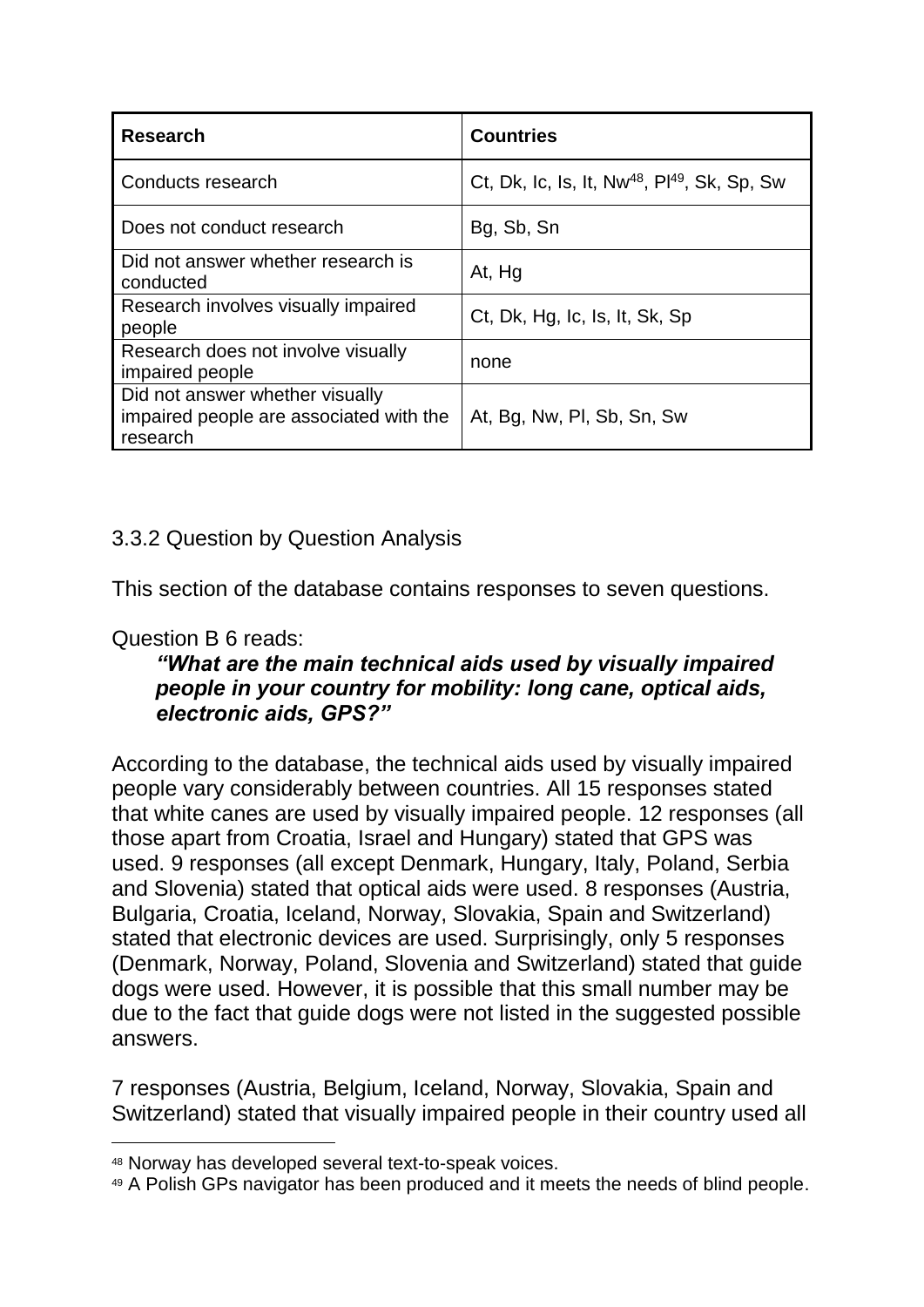four of the listed technical aids. 1 response (Croatia) stated that visually impaired people in their country used three of the listed technical aids. 6 responses (Denmark, Israel, Italy, Poland, Serbia and Slovenia) stated that visually impaired people in their country used two of the listed technical aids. Only 1 response (Hungary) stated that visually impaired people in their country used one of the listed technical aids (long cane). Accordingly, the responses appear to indicate considerable inconsistency of approach. However, no obvious explanation for the differences emerges and it is questionable whether the responses reflect the situation on the ground entirely accurately.

#### Question B 6.1 reads: *"How are they distributed?"*

The qualitative nature of this data meant that no tabulated summary could be provided.

This question elicited a differentiated picture regarding the manner in which technical aids are distributed from country to country. The responses for 7 countries (Austria, Bulgaria; Croatia, Hungary, Iceland, Israel, Slovenia) indicate that aids are distributed through nongovernmental associations for the blind or partially sighted. Thus, in Austria specialised stores run by the regional association for the blind are used; in Bulgaria aids are distributed through UBB; in Croatia it is the Croatian Association of the Blind; in Hungary it is the Hungarian Federation of the Blind and Partially Sighted; in Iceland it is the National Institute for the Blind, Visually Impaired and Deafblind; in Israel it is the Centre for the blind; and in Slovenia it is UBPS.

3 countries (Denmark, Norway and Slovenia) also make use of governmental organisations for distributing technical aids. For instance, the municipality authority in Denmark distributes some relevant resources; in Norway a Government body called NAV takes a lead role; and in Slovenia governmental health institutions take on this role.

In 4 countries (Austria, Croatia, Italy and Slovakia) technical aids are also distributed through private companies. In Austria, technical aids are available in private companies; in Croatia some aids are distributed through companies specialising in technical aids for disabled people; in Italy devices are sold through commercial businesses; and in Slovakia electronic aids are distributed by a private company.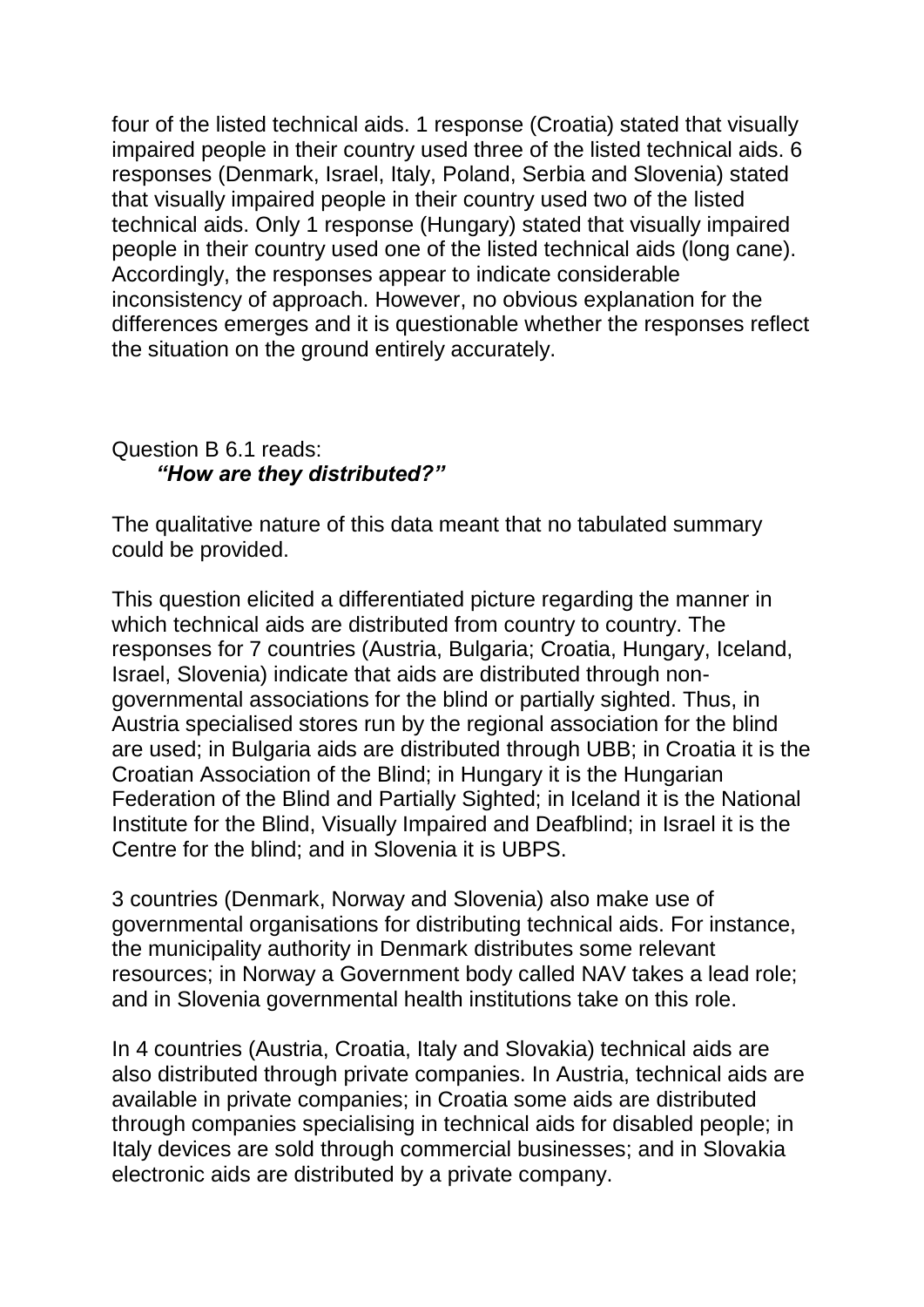A number of countries did not answer the question in the standard manner. Poland said that a blind person may buy two canes, but did not state from which type of organisation the individual would purchase the aid. Serbia did not reply and Switzerland said that the question cannot be answered as there is no useful data so far. Spain's response<sup>50</sup> indicates that they interpreted the question as asking how each individual is dealt with and how it is decided what they should receive, rather than which organisations distribute the material.

The answers therefore appear to demonstrate that there is a considerable inconsistency of approach between different countries.

## Question B 6.2 reads: *"Is training provided during their acquisition?"*

Although the amount of detail provided by the country authors differed, it is clear that the vast majority of countries provide training during the acquisition of technical aid. This is reflected in the table above.

9 responses (Austria, Bulgaria, Hungary, Iceland, Israel, Norway, Slovakia, Spain, and Italy) indicate that orientation and mobility classes are provided for a fee. The responses for Croatia and Switzerland also reveal that training is provided, but do not indicate whether or not the payment of a fee is required.

The responses for Denmark and Slovenia provide a comprehensive breakdown of the training which blind and partially sighted people are entitled to receive. The Denmark response noted that mobility training is declining and decreasing in quality due to a lack of understanding on the part of relevant professionals. The Slovenia response noted that the amount of training an individual would receive depended on the specific piece of equipment.

The only 2 countries which failed to answer this question in the affirmative were Poland and Serbia.

<sup>50</sup> "After analysing each individual case, special attention is paid to the problems being faced by users, focusing their claims on obtaining the required aids."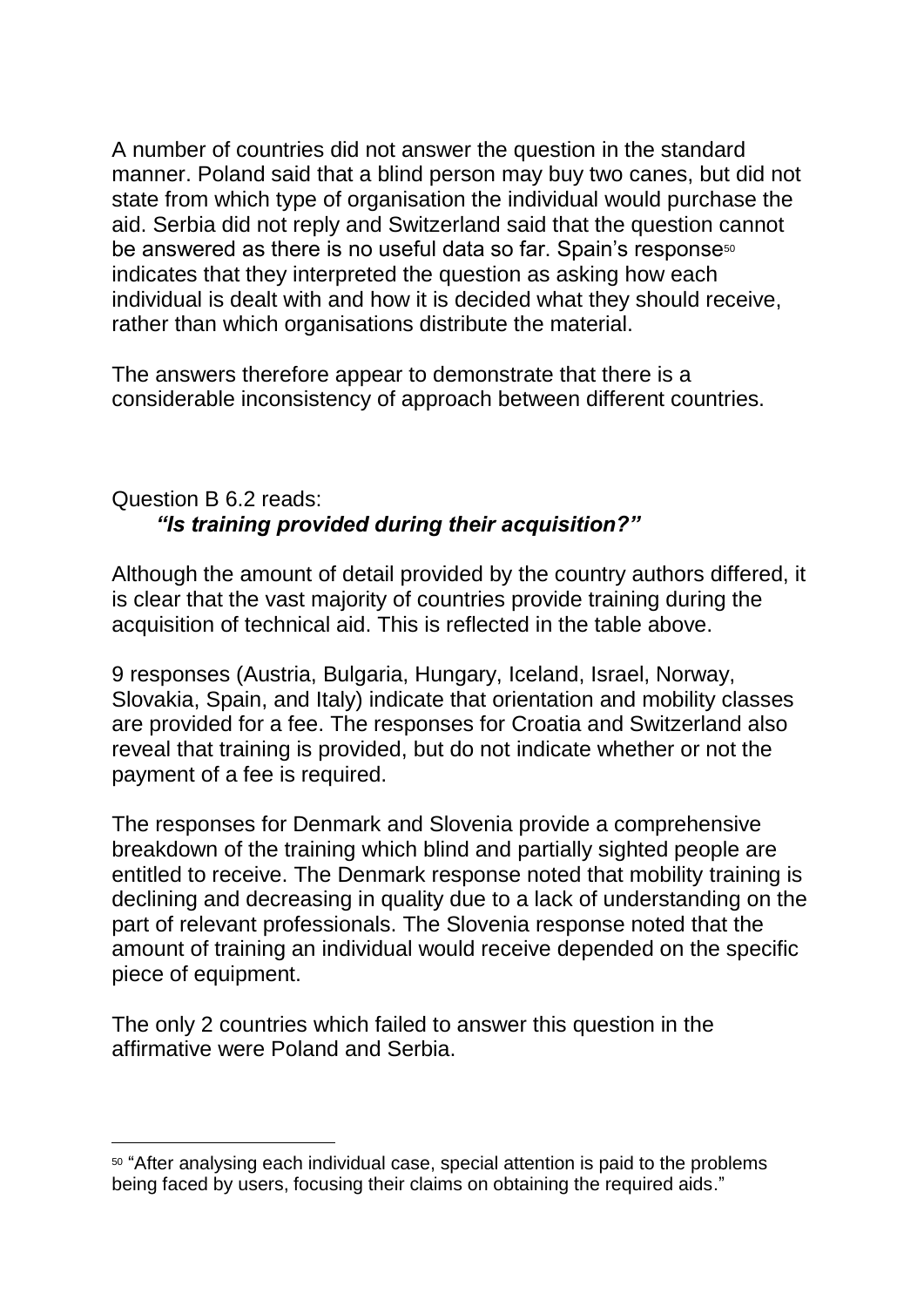## Question B 6.3 reads: *"How are they funded in their acquisition?"*

The information provided in response to this question by the 15 country authors demonstrates that a wide range of approaches are taken towards funding the devices. In 3 responses, (Croatia, Hungary and Norway) those in need may have their assistive devices fully funded through an insurance system or by public funding. However, the Austrian author notes that the availability and amount of funding varies by region. Furthermore, 7 countries (Denmark, Iceland, Italy, Serbia, Slovakia, Slovenia and Switzerland) acknowledge that the availability and amount of funding varies depending on the type of assistive device. 3 other countries (Bulgaria, Israel<sup>51</sup> and Spain) note that an organisation for the blind and partially sighted sells them at a reduced price.

The Polish entry is the only one to state that no funding is provided. Accordingly, in Poland the lack of affordable assistive devices to visually impaired persons is a serious concern.

## Question B 6.4 reads: *How are repairs and maintenance financed?*

This question also yielded a diverse range of responses. The responses for Austria and Denmark note that maintenance is subsidised. In a similar vein, for 4 of the countries (Croatia, Iceland, Norway and Slovakia) it is reported that maintenance is paid for through public funding. The Slovenia and Switzerland entries also state that the UBPS provides a replacement if the mobility cane is broken or damaged. However, entries for 5 countries (Bulgaria, Hungary, Poland, Serbia and Slovenia) draw attention to the fact that maintenance is at the cost of the individuals. The Israel entry also states that maintenance is at the cost of the individual after the first year warranty expires.

The responses for Italy and Spain are more ambiguous. Although the Italy entry states that maintenance is organised in accordance with the current commercial maintenance and repair regulations, it does not explain what this entails. The entry for Spain notes that repairs and maintenance are managed by users or through a specialised centre.

<sup>51</sup> In Israel, canes are subsidised at 90% of the retail price.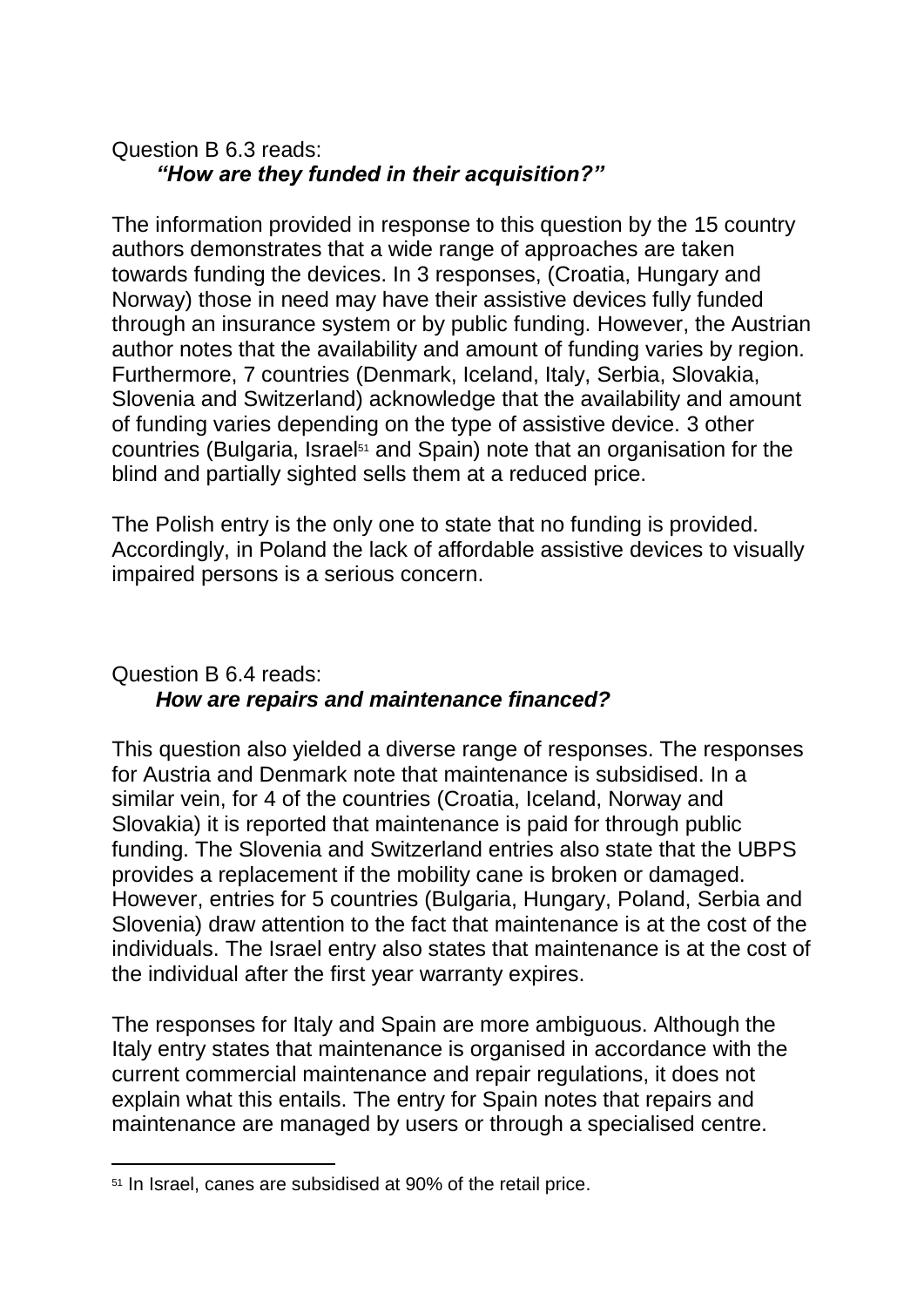Question B 6.5 reads:

*"Is the white cane recognised as a symbol of visual impairment? If yes, specify the conditions related to its attribution, sanctions in cases of abuse, specific provisions regarding its use."* 

As regards the first aspect of this question, the entries for all but one country (Bulgaria) acknowledge that the white cane is recognised as a symbol of visual impairment.

Regarding the second aspect, the entries for 3 countries (Croatia, Iceland and Slovenia) note that attribution of the white cane depends on proof of visual impairment that is classified as blindness by the standards of the WHO. However, the vast majority of responses (Austria, Bulgaria, Denmark, Israel, Italy, Norway, Poland, Slovakia, Spain and Switzerland) are silent about the conditions relating to its attribution.

As regards sanctions, the responses reveal a consistently unfavourable pattern. 7 countries (Croatia, Denmark, Hungary, Iceland, Norway, Serbia and Slovakia) note that there are no sanctions or enforcement mechanisms in cases of abuse, whilst the entries for the remaining 8 countries (Austria, Bulgaria, Israel, Italy, Poland, Slovenia, Spain and Switzerland) do not mention the sanctions in cases of abuse. This seems to suggest that, in cases of abuse, blind and partially sighted people often have no recourse to enforcement mechanisms.

Question B 7 reads:

#### *"Is research conducted in your country to develop new assistive devices? How are visually impaired people associated with this research?"*

This question is centrally concerned with the requirement set out in Article 4(g) of the CRPD which requires state parties to

"undertake or promote research and development of, and to promote the availability and use of new technologies, including information and communications technologies, mobility aids, devices and assistive technologies, suitable for persons with disabilities…".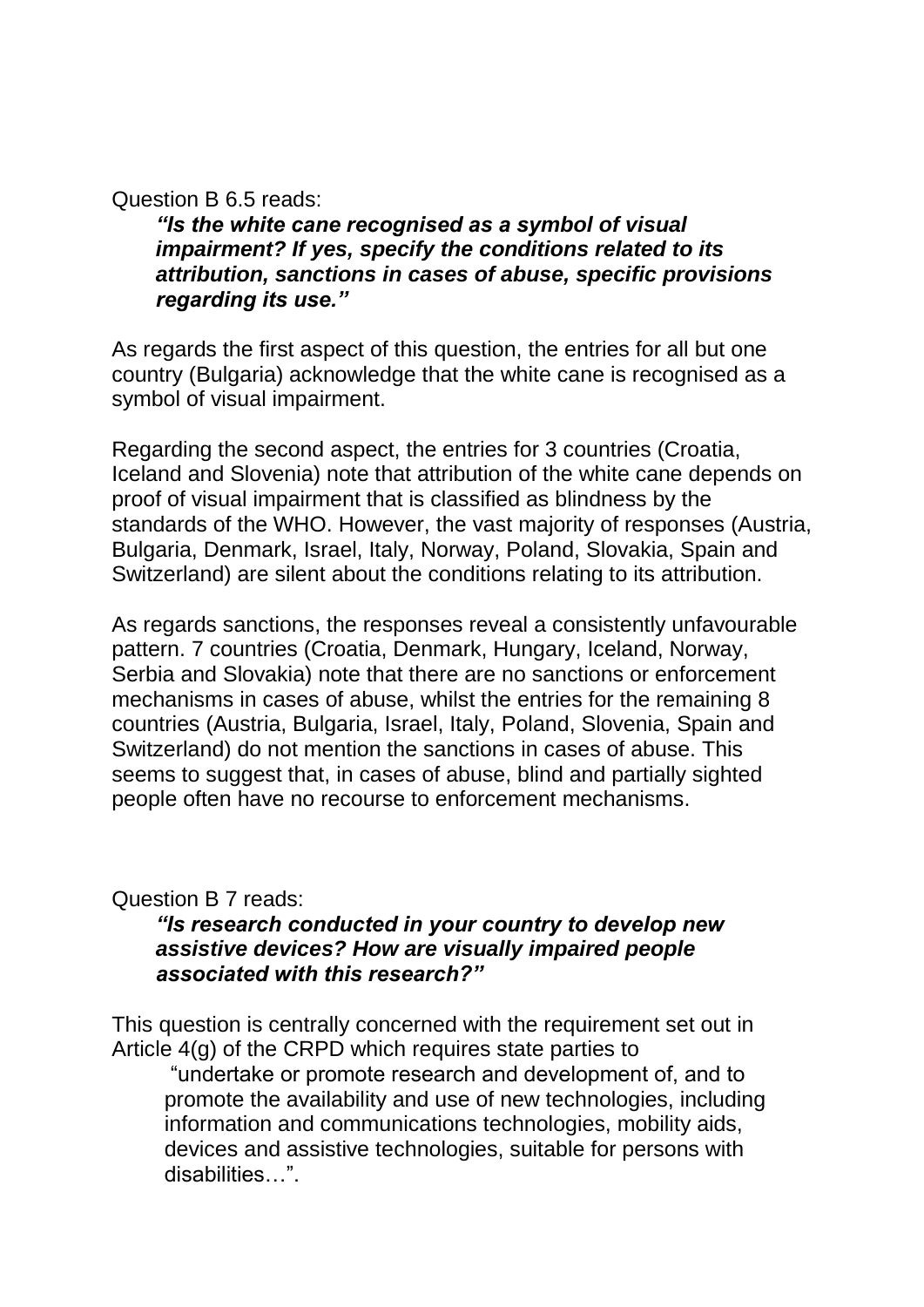Once again, this question elicited a fragmented pattern of responses. According to the responses provided, relevant research is conducted in 7 countries (Croatia, Iceland, Israel, Italy, Slovakia, Spain and Switzerland), but not in 3 others (Bulgaria, Serbia and Slovenia). The responses for a further 2 (Austria and Hungary) did not answer the question.

The Denmark entry highlights that although structured and authorised research is not conducted, inventors do create new solutions. Although the Norway and Poland entries do not answer the question in the standard form, they reveal that several Norwegian text-to-speech voices have been developed and that a Polish GPS navigator to meet the needs of blind people has been developed.

The responses to the second part of the question expressly indicate that 8 countries (Croatia, Denmark, Hungary, Iceland, Israel, Italy, Slovakia and Spain) take steps to involve visually impaired people in research – although the nature of this involvement varies from country to country. For example, in Croatia, associations of PWDs are in the role of partners. In Denmark, inventors often contact disabled people's organisations to ask for advice and to test the prototype. Likewise, visually impaired people and their organisations in Slovenia participate in the identification of areas where research is needed, in testing and sometimes also in development. In Hungary, the opinion of the Federation is sought after a piece of equipment has been invented. In Iceland and Israel, some research projects are led by blind or visually impaired people. This is similar to Italy and Spain, in which research projects are carried out with the participation of visually impaired people's associations.

Although none of the entries explicitly state that visually impaired people are not associated with research, 7 countries (Austria, Bulgaria, Norway, Poland, Serbia, Slovenia and Switzerland) give no indication of their involvement.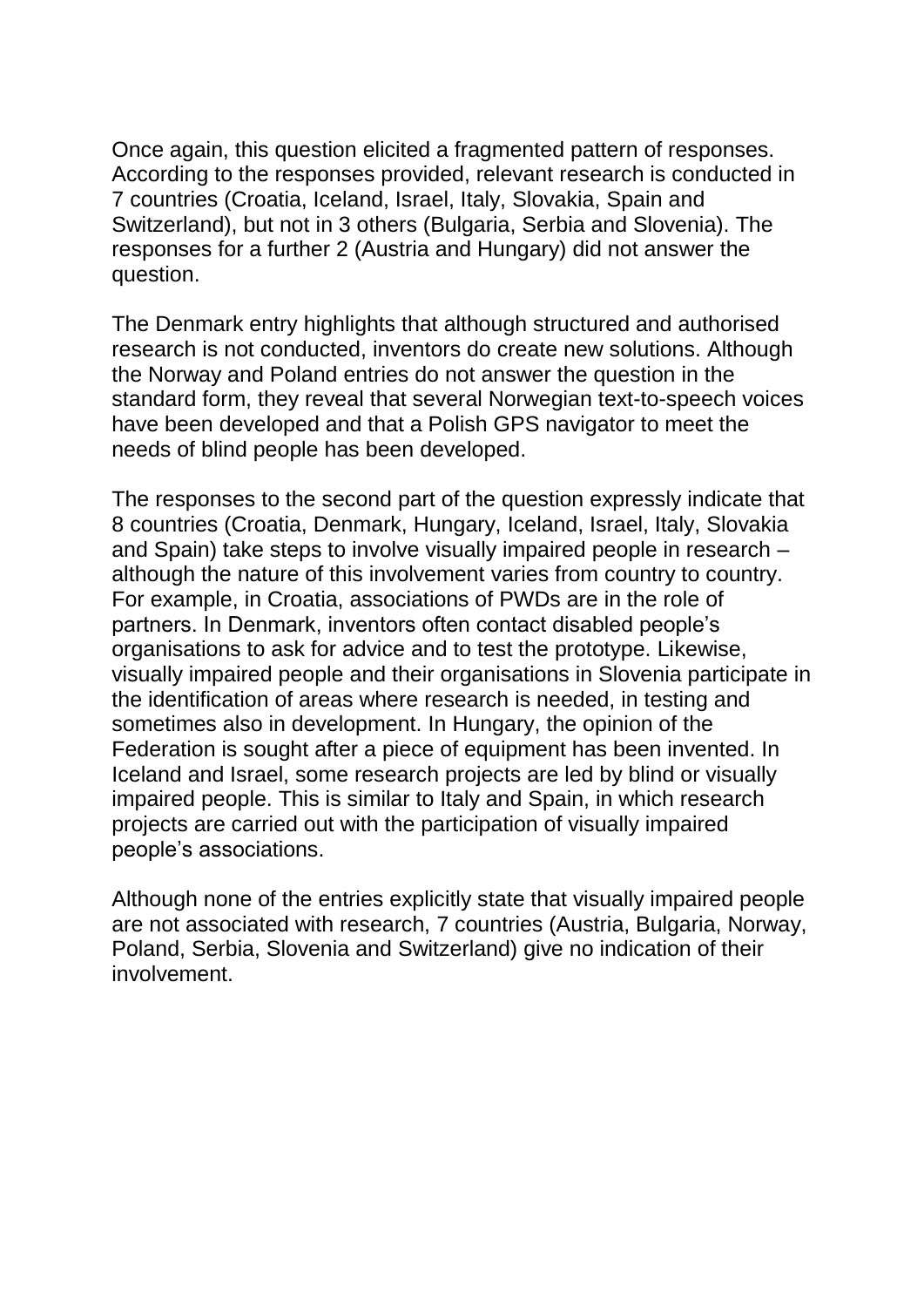## <span id="page-26-0"></span>**3.4 Locomotion Training**

### <span id="page-26-1"></span>3.4.1 Summary Tabulated Data

### **Is the mobility instructors' training recognized by an official certificate?**

| <b>Answer</b>     | <b>Countries</b>                             |
|-------------------|----------------------------------------------|
| Yes               | It, Sk <sup>52</sup> , Sn <sup>53</sup> , Sw |
| <b>No</b>         | At, Ct, Ic, Is, PL, Sb, Sp                   |
| Did not<br>answer | Bg, Hg, Nw, Dk                               |

#### <span id="page-26-2"></span>3.4.2 Question by Question Analysis

#### Question C 8 reads:

-

## *"How are visually impaired people … trained in mobility?"*

The qualitative nature of this data meant that no tabulated summary could be provided.

This question was answered in slightly different ways by different country authors. Nevertheless, the responses reveal that different methods of training are used and that each country provides at least some mobility training for visually impaired people.

In the responses for 8 countries (Austria, Iceland, Italy, Norway, Poland, Slovakia, Slovenia and Switzerland) orientation and mobility training courses are provided by service providers and national Associations of the Blind. Danish, Hungarian and Polish Associations of the Blind are also reported to run centres for newly blind people and courses through which participants can learn basic mobility skills. UNSS in Slovakia is also reported to provide mobility training to persons of all ages on a oneto-one basis; and visually impaired people in Bulgaria are entitled to access day rehabilitation centres, whilst Croatia trains visually impaired

<sup>52</sup> In Slovakia, the training of mobility instructors is provided by UNSS based on certificate of the Ministry of labour, social affairs and family

<sup>53</sup> The students are awarded a BA degree, which is nationally recognised by Slovenian Quality Assurance Agency for Higher Education (SQAA).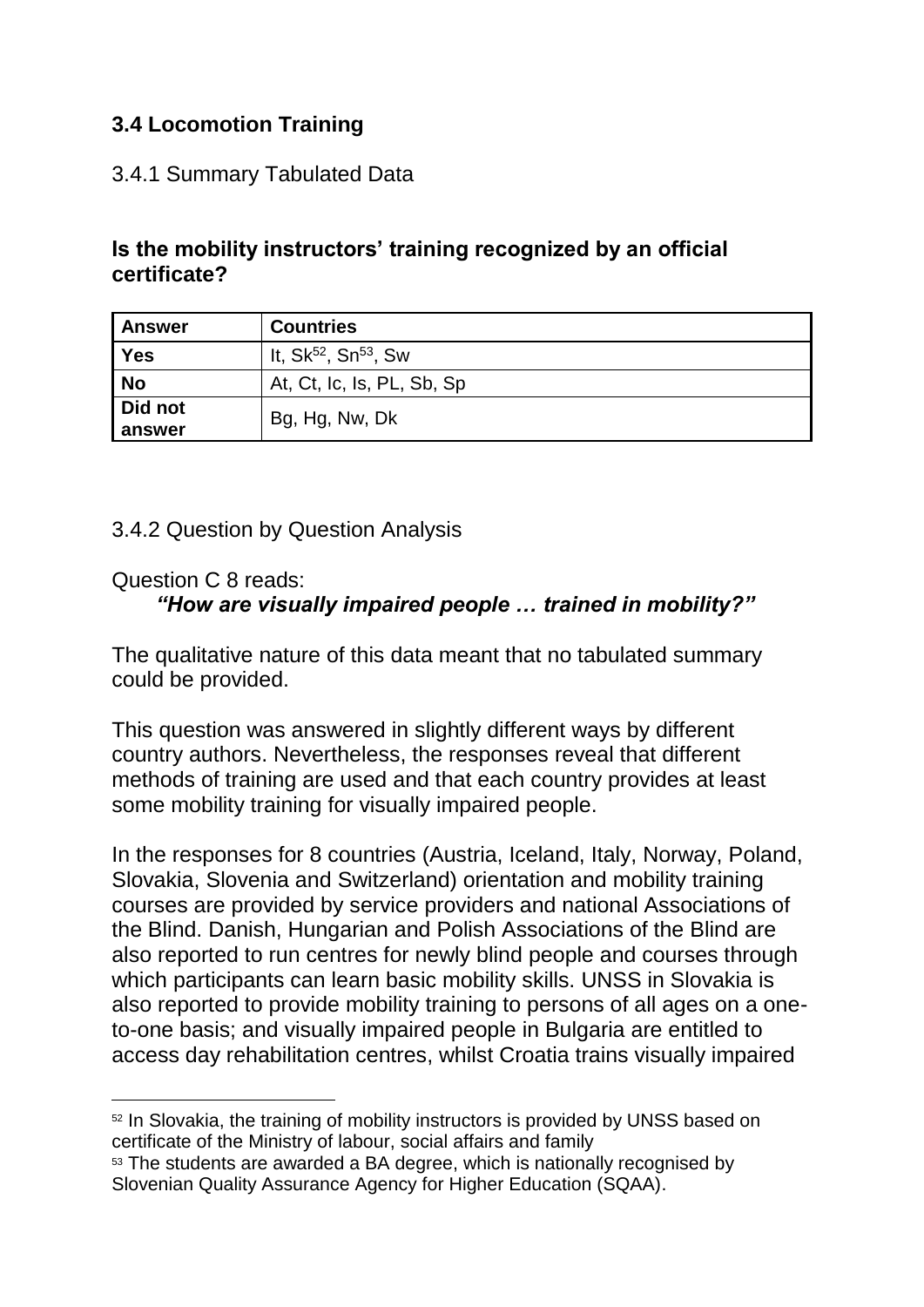people in the Centre for the blind as well as through CAB member associations. In Israel, blind adults and older people are taught at home by qualified rehabilitation teachers. In Spain, the mobility and orientation program is carried out by a rehabilitation technician.

The responses indicate that in Denmark, Israel and Serbia, children are trained in schools by special consultants and instructors. Similarly, Bulgaria, Hungary, Poland, Slovakia, Slovenia and Switzerland provide special schools to train blind children in mobility. In Spain, it is reported that personal autonomy has been established as a specific area within the school curriculum.

#### Question C 9 reads:

#### *"What is the training undertaken by mobility instructors? Is it recognised by an official certificate? If yes, specify briefly the content of the training."*

Responses indicate that in 10 countries (Austria, Bulgaria, Iceland, Israel, Norway, Poland, Serbia, Slovenia, Spain and Switzerland) there is a specific formal programme for training mobility instructors. In 2 of these countries (Poland and Slovenia), mobility instructors train in graduate or post-graduate university courses. However, in 4 countries (Croatia, Hungary, Italy and Slovakia) no formal systematic approach is in place. Although Italy does not provide regular training courses, a series of courses have been put in place by different local authorities. Furthermore, both Slovakia and The Hungarian National Institution for Blind People provide on-the-job training for mobility instructors.

Of the 10 entries which mention a specific formal programme, the entry for Italy gives the most detailed account of the programme's content. According to this, the training includes general training, teaching activities aimed at the acquisition of skills in the fields of pedagogy, teaching-methodologies, psychology, health-care and hygiene related to the processes of training, education and rehabilitation of visually impaired people. It also includes specialised training in orientation and mobility, which consists of individual lessons with simulated visual impairment and teach-back activities. Additionally, it involves direct and indirect practical training, including direct instruction to people with visual impairments.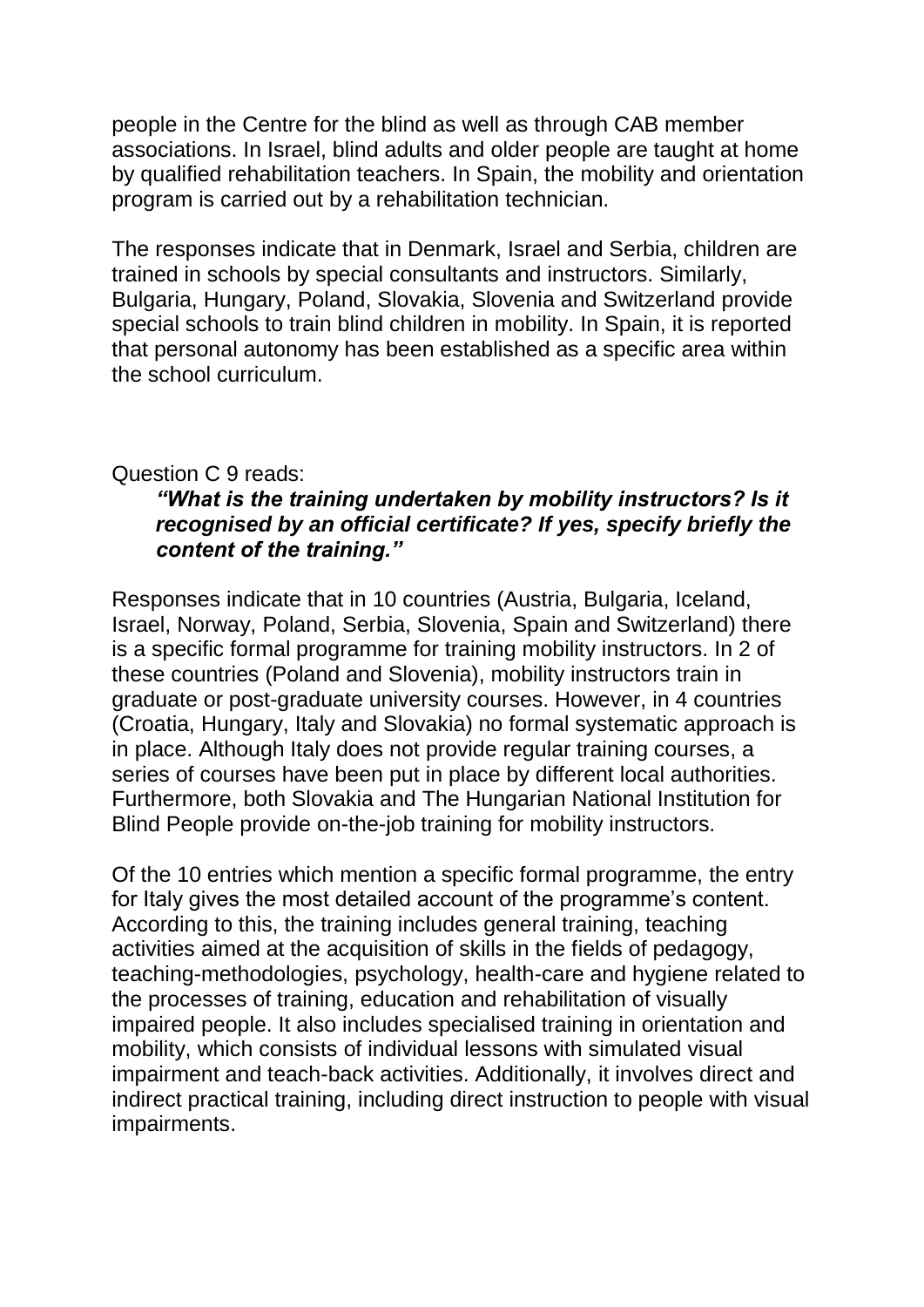The Slovenia entry also states that its national programme offers basic theoretical knowledge and understanding of the areas of fundamental education and rehabilitation of blind and partially sighted people. Students also gain practical experience and competences for testing and assessing the specific needs of visually impaired people as well as the ability to plan, implement and evaluate the programme. The entry for Norway states that additional training in mobility is provided, and mobility instructors in Serbia have training only in the faculty for special education and rehabilitation

The responses indicate that official training certificates are provided in 4 countries (Italy, Slovakia, Slovenia and Switzerland); but not in 5 countries (Croatia, Israel, Poland, Serbia and Spain). Entries for 2 countries (Austria and Iceland) state that an official certificate is not provided due to the fact that the training to become a mobility instructor is undertaken in a different country. Similarly, the certificate provided in Italy is only recognised in the region where it is issued and is not recognised by the State. Finally, entries for 4 countries (Bulgaria, Denmark, Hungary and Norway) do not state whether an official certificate is provided.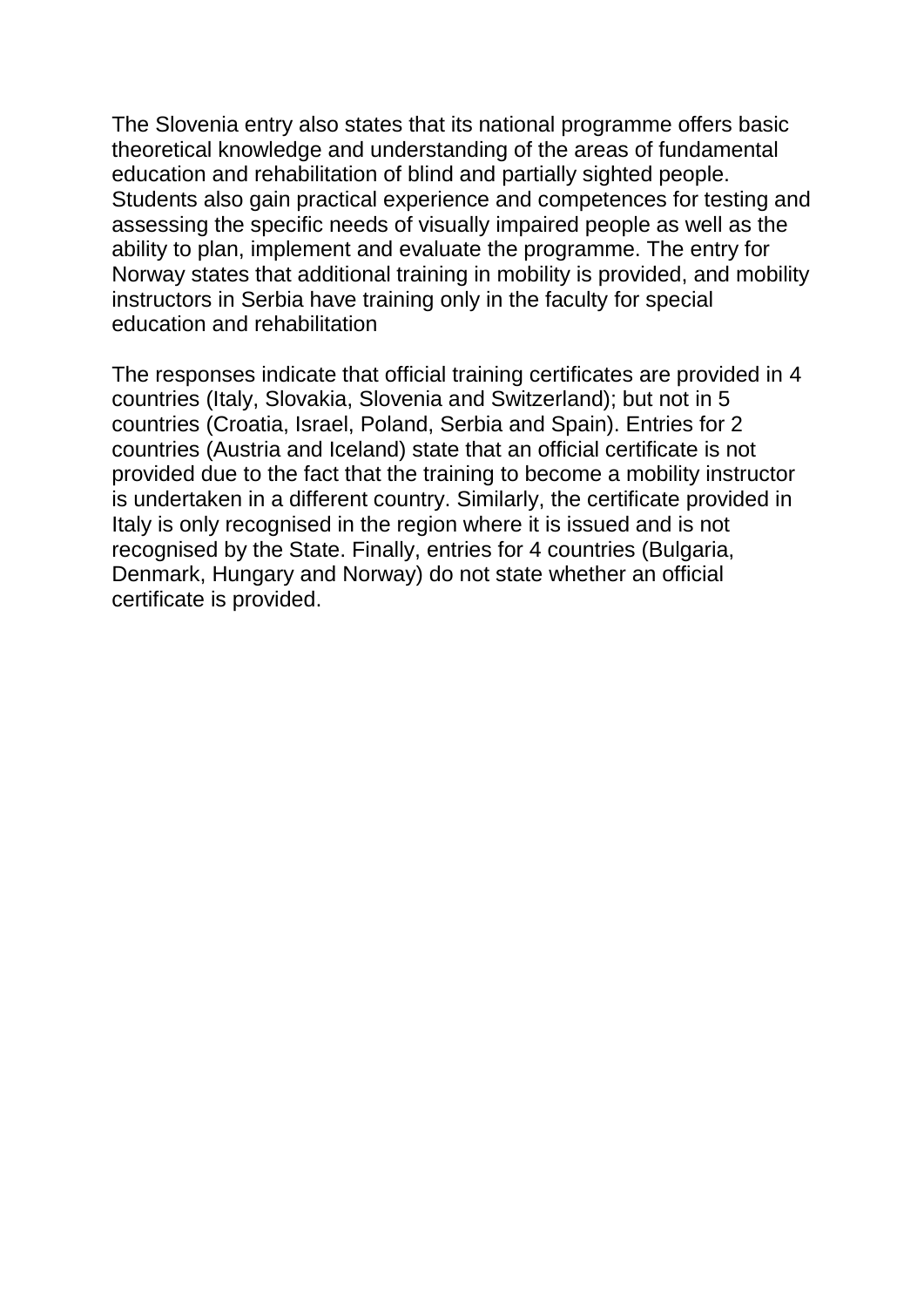## <span id="page-29-0"></span>**3.5 Autonomy in Daily Life**

#### <span id="page-29-1"></span>3.5.1 Summary Tabulated Data

## **Are visually impaired people trained to be autonomous in daily life?<sup>54</sup>**

| <b>Answer</b>     | <b>Countries</b>                                                                                                                  |
|-------------------|-----------------------------------------------------------------------------------------------------------------------------------|
| <b>Yes</b>        | At, Bg, Ct <sup>55</sup> , Dk <sup>56</sup> , Ic, Is, It <sup>57</sup> , Hg, Nw, PL <sup>58</sup> , Sk, Sn <sup>59</sup> , Sp, Sw |
| <b>No</b>         | Sb                                                                                                                                |
| Did not<br>answer | <b>None</b>                                                                                                                       |

#### **Is there specific support?**

| <b>Answer</b> | <b>Countries</b>                       |
|---------------|----------------------------------------|
| <b>Yes</b>    | Bg, Ct, Ic, Is, It, PI, Sk, Sn, Sp, Sw |
| <b>No</b>     | <b>None</b>                            |
| Did not       | At, Dk, Hg, Nw, Sb                     |
| answer        |                                        |

 $\overline{a}$ <sup>54</sup> This question is a slight variation of the question used in the database. It was modified to enable the information to be presented in tabulated form.

<sup>55</sup> Individuals are trained within projects run by CAB member associations.

<sup>56</sup> Individuals may be offered training at the local resource centre if newly blind. They may also be offered training at the DAB training centre. Also the Institute for the Blind offers training to persons that are deemed to need more intensive instruction.

<sup>57</sup> Special dedicated courses are organised by the I.Ri.Fo.R and by UICI branches.

<sup>58</sup> Organisations working for persons with a visual impairment run courses in daily activities.

<sup>59</sup> UBPS, together with regional associations, conduct several programmes services and activities. After initial training, the visually impaired person receives a visit by an assistant who helps them to overcome some difficulties in daily life at their homes.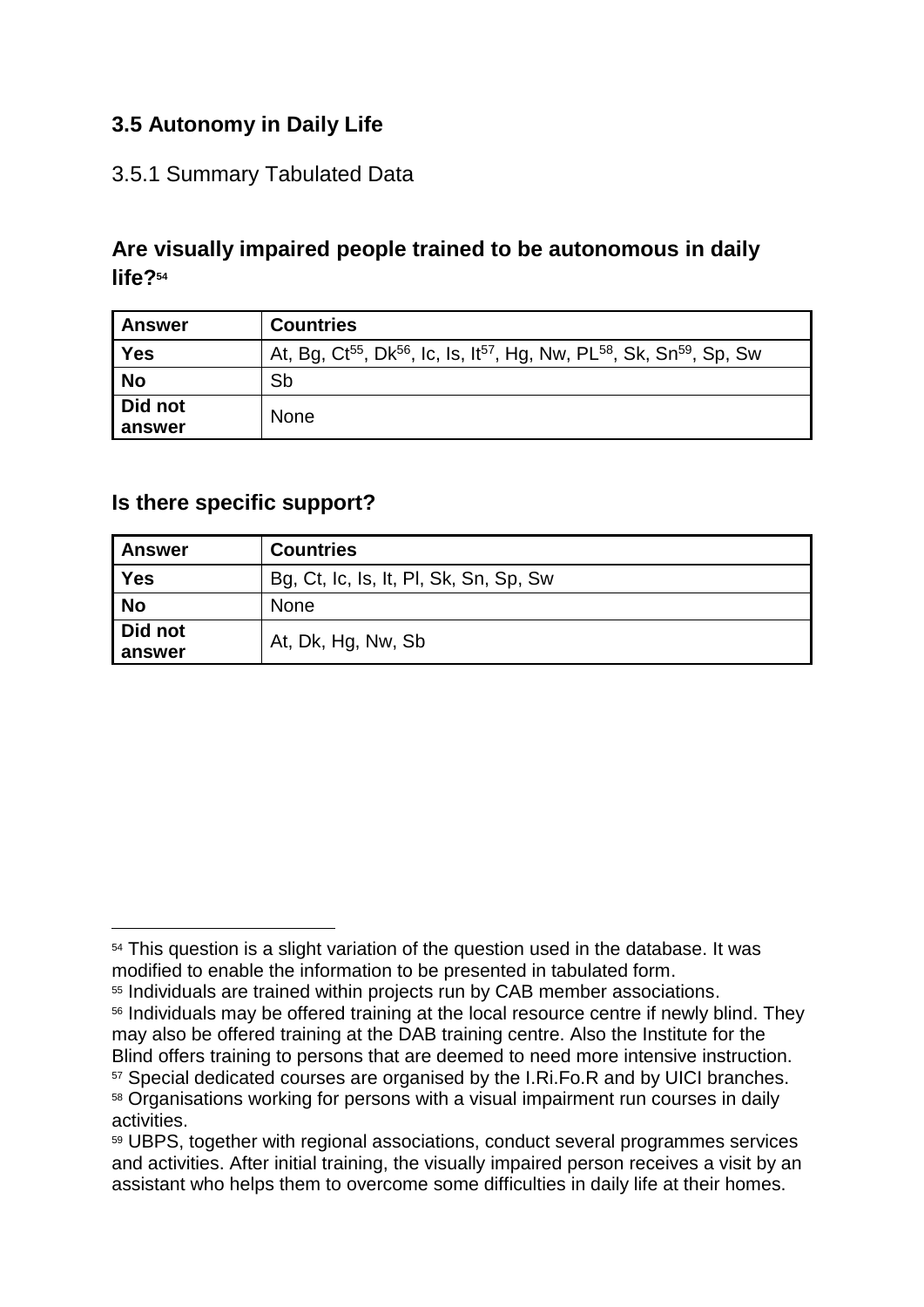# **Does your country have training for instructors in autonomy?**

| Answer            | <b>Countries</b>           |
|-------------------|----------------------------|
| <b>Yes</b>        | It, PI, Sk, Sp, Sw         |
| <b>No</b>         | At, Bg, Ct, Dk, Ic, Is, Sn |
| Did not<br>answer | Hg, Nw, Sb                 |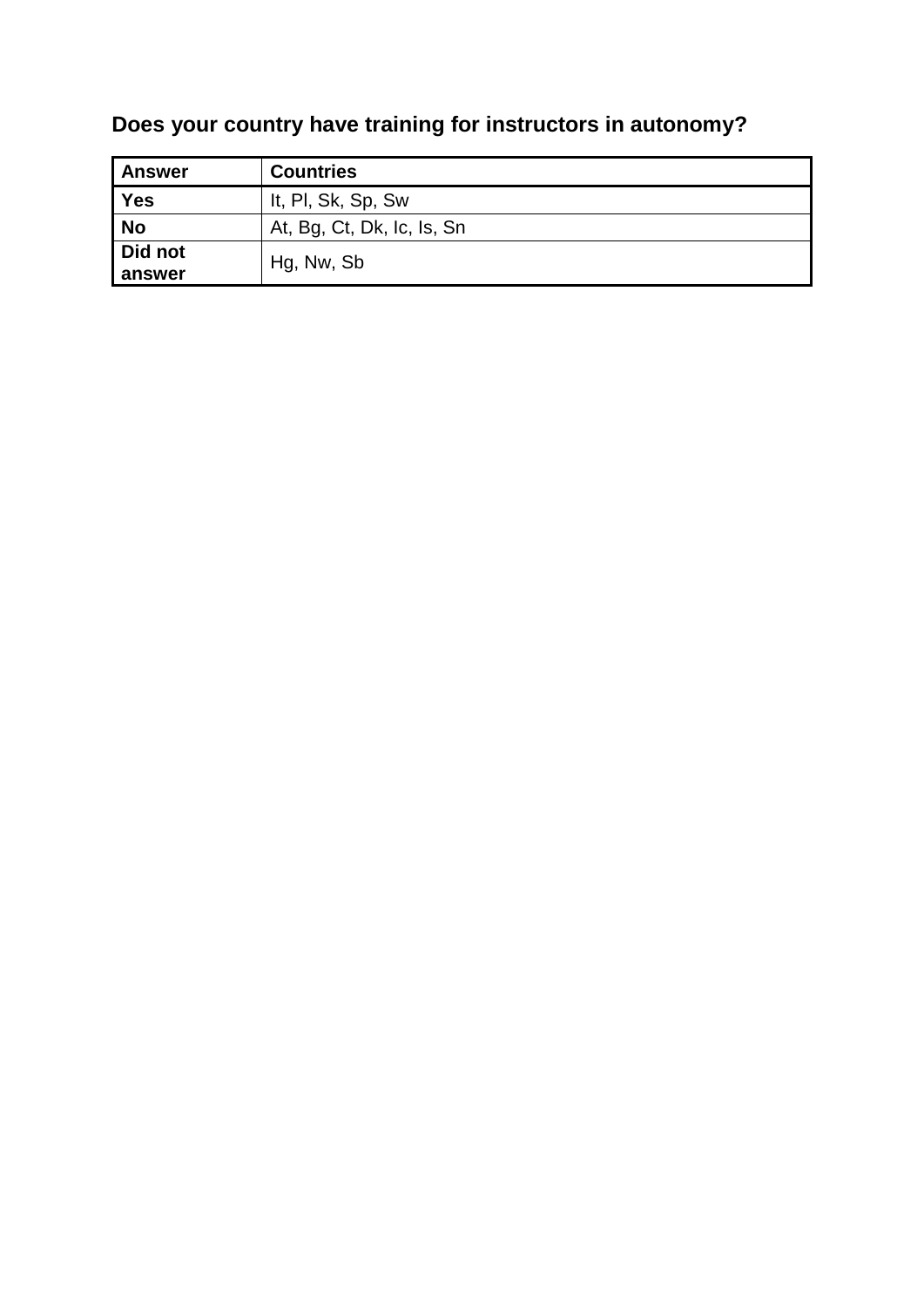#### <span id="page-31-0"></span>3.5.2 Question by Question Analysis

#### Question D 10 reads:

## *"How are visually impaired people … trained to be autonomous in daily life?*

With the exception of Serbia, all responses indicate that there is training for visually impaired people in independent living skills. However, whilst they name the organisation responsible for training, only 2 responses (Slovenia and Spain) provide any further information.

The Slovakia entry states that visually impaired people receive visits from an assistant who helps them overcome difficulties in daily life at their homes; and the Spain entry states that the rehabilitation program may be carried out outdoors both within the user's own environment and within unknown spaces.

Of the 14 entries which indicate that visually impaired people are trained in independent living skills, 5 (Belgium, Hungary, Ireland, Norway and Slovakia) state that visually impaired people receive such training in rehabilitation centres. 7 entries (Croatia, Denmark, Italy, Poland, Slovakia, Slovenia and Spain) state that visually impaired individuals are trained through programmes and courses run by a variety of organisations at different training centres. A further 2 entries (Israel and Norway) note that this training involves instructors entering the homes of newly blind people.

In Poland and Slovakia, it is reported that lessons within special schools are a means through which visually impaired children are prepared to be autonomous in daily life. Finally, although the Switzerland entry states that individuals receive training in low vision and daily life practical skills, no further details are provided.

## Question D 11 reads:

#### *"Is there specific support? If so by which professionals is it provided and in what context? What is the training of these professionals?"*

Many of the answers provided to this question were extremely brief and some were incomplete or missing altogether. This may be due to lack of clarity about what information the question was seeking.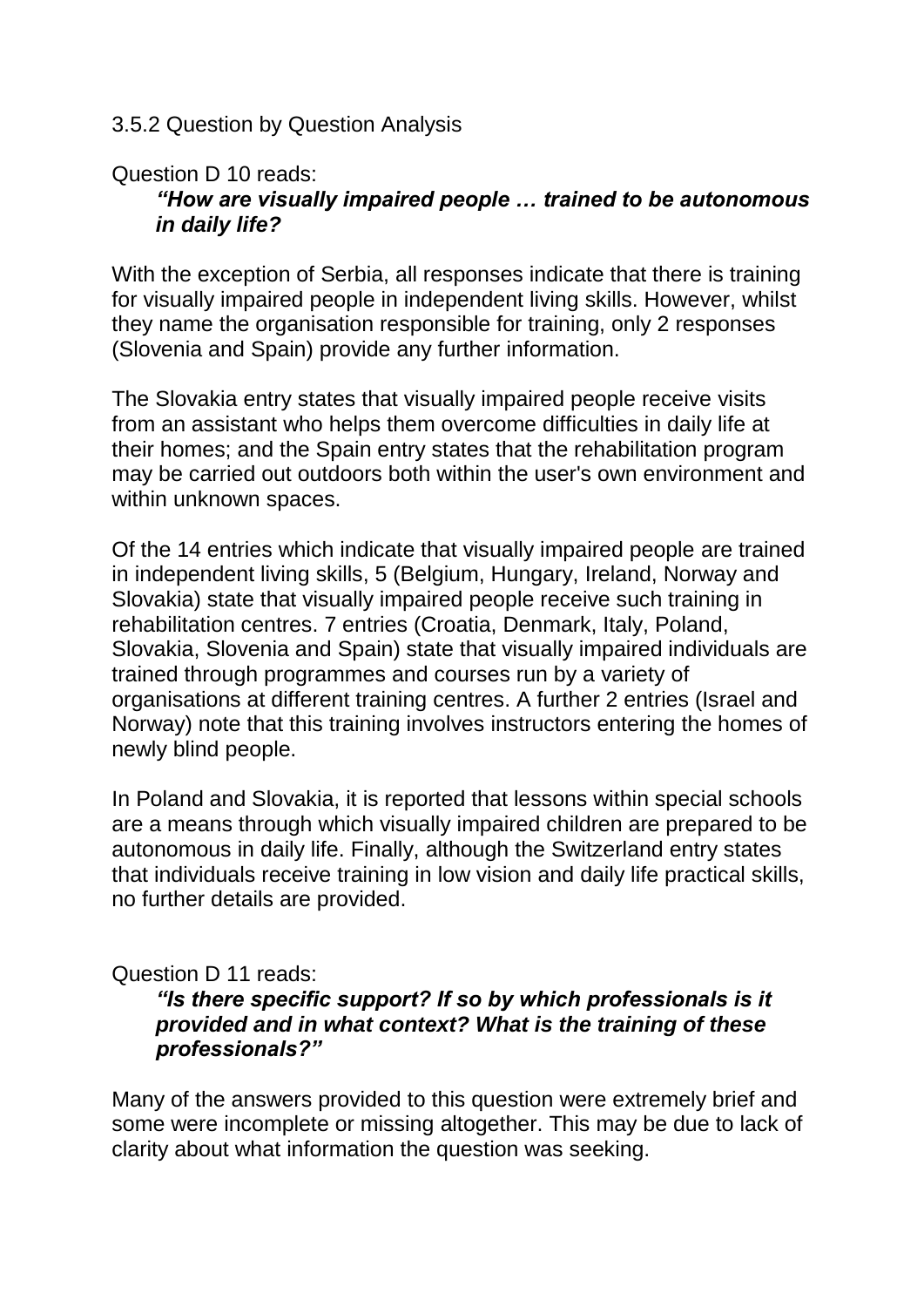Entries for 8 countries (Bulgaria<sup>®</sup>, Croatia, Iceland<sup>®1</sup>, Israel<sup>®2</sup>, Italy<sup>®3</sup>, Slovakia, Spain<sup>64</sup> and Switzerland<sup>65</sup>) note that specific support is provided. Although the Poland entry indicates that specific support is not guaranteed by law, there are reported to be local initiatives which foster relevant activity by disabled people. 5 responses (Austria, Denmark, Hungary, Norway and Serbia) do not specify whether specific support is provided. The Slovenia entry states that whether individuals receive further training depends on their progression during the basic visual awareness training. In none of the entries are details of the nature of the support set out.

In response to the second part of this question, only 4 entries (Denmark<sup>66</sup>, Slovakia<sup>67</sup>, Slovenia<sup>68</sup> and Spain<sup>69</sup>) provide information on the training of professionals. 1 entry (Austria) expressly notes that professionals are not trained. Although entries for 3 countries (Croatia<sup>70</sup>, Iceland<sup>71</sup> and Switzerland) explain which professionals provide the training, none of them specify what training is received by them.

-

<sup>60</sup> There are national programs for personal social assistants and home helpers.

<sup>&</sup>lt;sup>61</sup> The Center has professionals that provide services based on individual needs and in the environment the client requests.

<sup>&</sup>lt;sup>62</sup> The Center for the Blind provides computer training courses as well as other services.

<sup>63</sup> Support is given by instructors in autonomy. Training is carried out in private facilities. The training includes • A General Training Module activities aimed at the acquisition of skills and competencies in the fields of pedagogy, teachingmethodologies, psychology, health-care and hygiene related to the processes of training, education, re-education, rehabilitation of visually impaired people with or without additional disabilities; A Specialised Training in Independent Living Module structured in individual lessons with simulated visual impairment, and teach-back activities

<sup>64</sup> Staff, families and volunteers go to the individual's homes and help them to manage their tasks.

<sup>&</sup>lt;sup>65</sup> The special support is called "life-practical skills".

<sup>&</sup>lt;sup>66</sup> The professionals are trained at the Institute for the blind or by peer instructors.

<sup>&</sup>lt;sup>67</sup> Slovakia trains professionals based on certificate provided by Ministry of labour, social affairs and family.

<sup>68</sup> The assistant get basic visual awareness training, but further training depends on their learning through practice with working with the individual one-to-one.

<sup>69</sup> The training professionals receive focuses on specific issues linked to visual disabilities: interaction, accompanying and so on.

<sup>70</sup> Specific support is provided in the mentioned Department; from professionals and experts in the field of special education teaching, psychology, social work etc.

<sup>71</sup> The Center has professionals such as teachers, mobility officers, a social worker and a physiologist that provide services.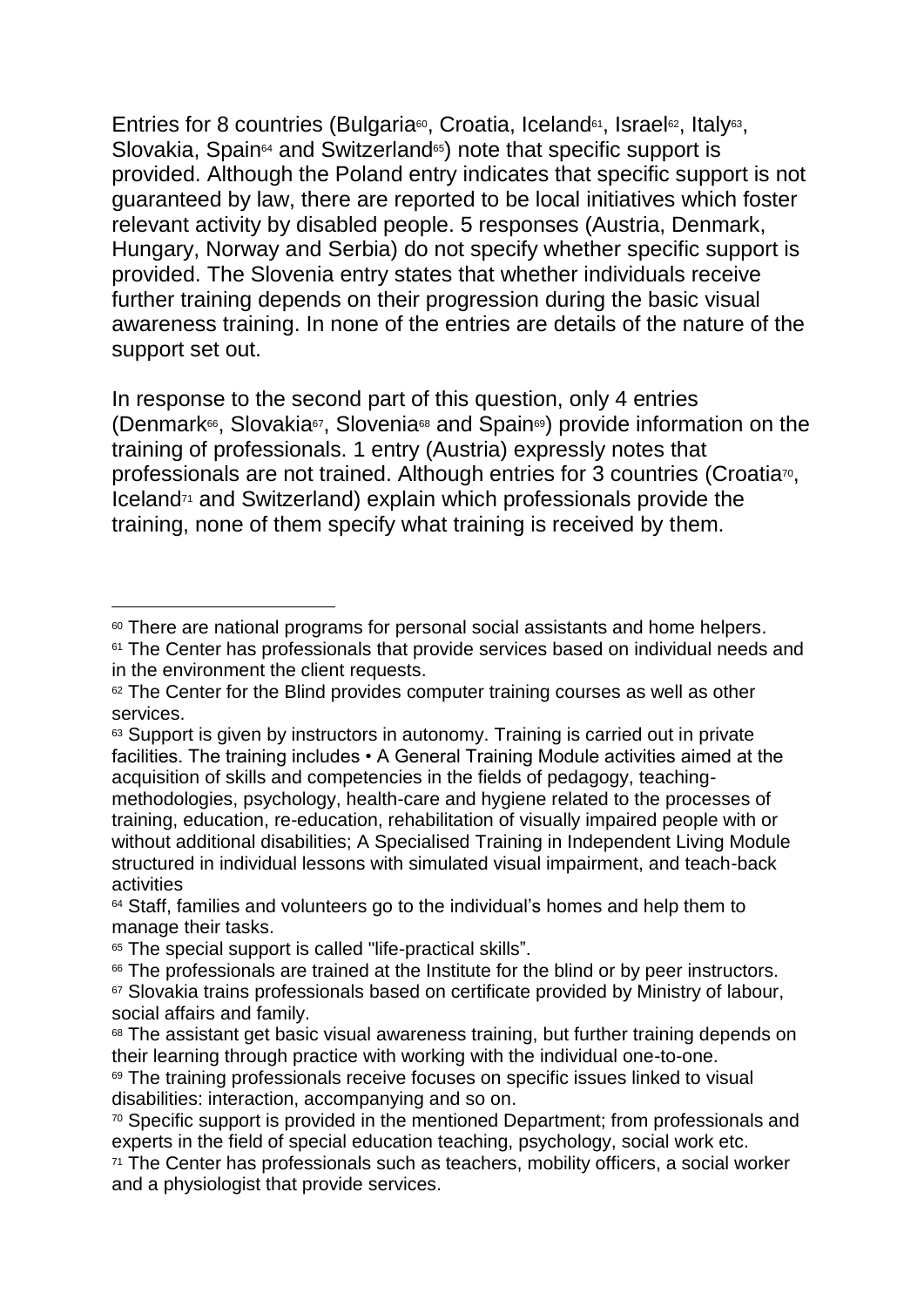#### Question D 12 reads:

-

### *"Does your country have training for instructors in autonomy? Is there a certificate recognised by the State?"*

The responses provided by 8 countries (Austria, Bulgaria, Croatia, Denmark, Iceland, Israel, Serbia and Slovenia) indicate that there is no training for instructors in 'autonomy'. It is unclear whether answers to this question were affected by misunderstanding or lack of clarity about the information the question is seeking. It is, for instance, perhaps not obvious whether 'autonomy' indicates 'independent living' skills.

Entries for 5 countries (Hungary, Italy, Poland, Slovakia and Switzerland) provide affirmative answers to this question. The entry for Hungary notes that there is a 'Special Rehabilitation Educator'. The Italy entry notes that although training for instructors in autonomy is not provided on a regular basis, a series of courses have been put in place since 1992 by different entities<sup>72</sup>. The Poland entry states that certain teachers are trained to support the autonomy of visually impaired people in graduate or post-graduate university courses. Finally, Slovakia and Switzerland responses note that training for instructors in autonomy is provided.

Entries for 7 countries (Austria, Belgium, Israel, Poland, Serbia, Slovenia and Spain) draw attention to the fact that there is no certificate recognised by the state. In Slovakia<sup>73</sup> and Switzerland, however, the training is recognised by an official certificate.

<sup>&</sup>lt;sup>72</sup> These entities include I.Ri.Fo.R and the Helen Keller Regional Centre of the Italian Union of the Blind and Partially Sighted.

<sup>&</sup>lt;sup>73</sup> Training is based on a certificate of Ministry of labour, social affairs and family.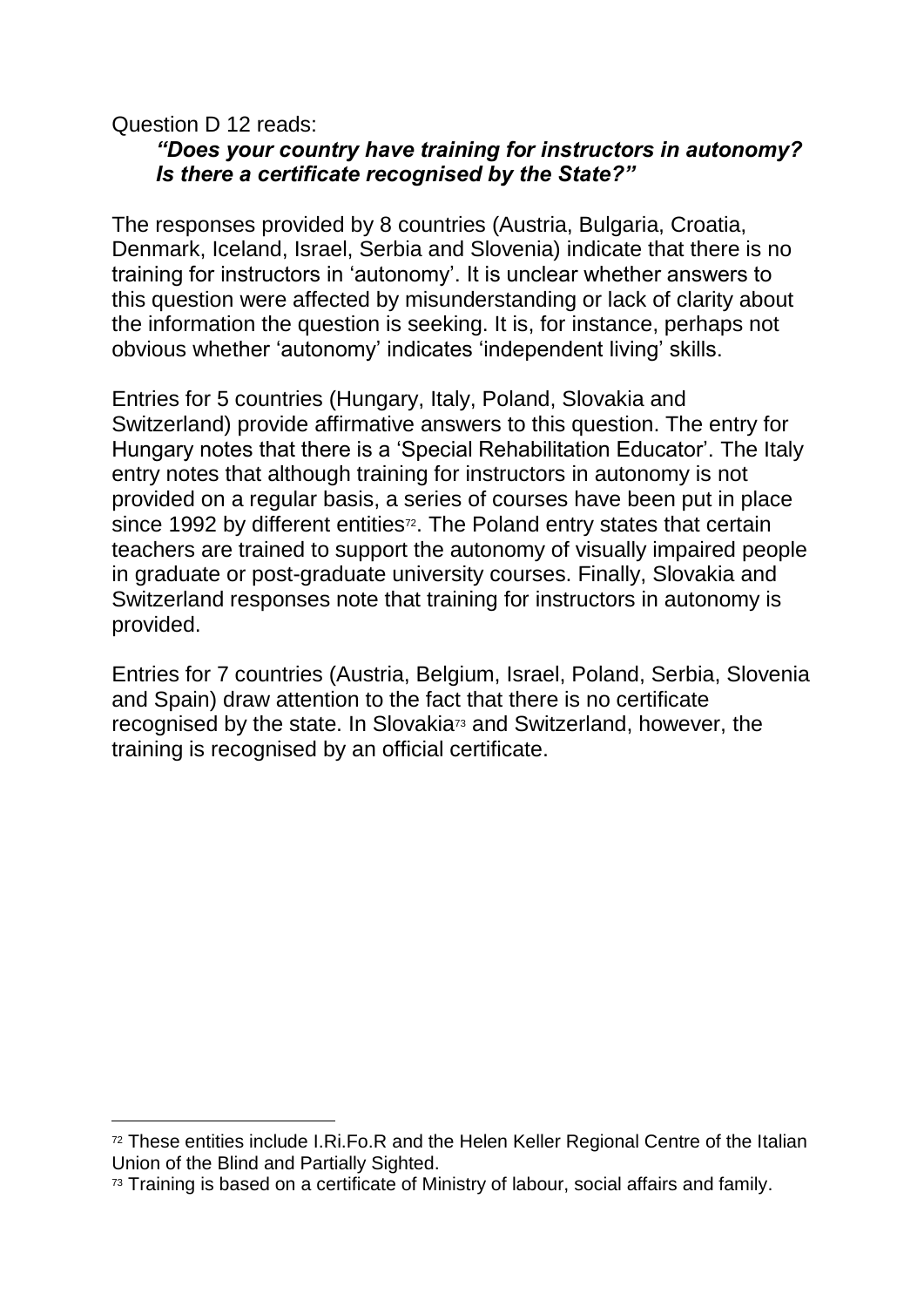## <span id="page-34-0"></span>**3.6 Public Information and Professionals**

## <span id="page-34-1"></span>3.6.1 Summary Tabulated Data

## **Is the public informed of the mobility needs of visually impaired people?**

| <b>Answer</b>     | <b>Countries</b>                                       |
|-------------------|--------------------------------------------------------|
| Yes               | At, Bg, Ct, Hg, Ic, Is, It, Nw, PI, Sb, Sk, Sn, Sp, Sw |
| <b>No</b>         | Dk                                                     |
| Did not<br>answer | <b>None</b>                                            |

**Do professionals who interact with visually impaired people have any specific training concerning visual impairment?**

| <b>Answer</b>                          | <b>Countries</b>               |
|----------------------------------------|--------------------------------|
| <b>Yes</b>                             | Bg, Ct, Dk, Hg, Is, It, Sp, Sw |
| <b>No</b>                              | Ic, Nw                         |
| Depends on<br>the field in<br>question | At, PI, Sb, Sk, Sn             |
| Did not<br>answer                      | <b>None</b>                    |

<span id="page-34-2"></span>3.6.2 Question by Question Analysis

Question E 13 reads:

## *"Is the public informed of the mobility needs of visually impaired people? If yes, by whom and how."*

As depicted in the above table, responses to this question indicate that in each country apart from Denmark there are mechanisms to inform the public of the mobility needs of visually impaired people. The responses also reveal a wide range of approaches to how this happens. For example, of the 14 entries which indicate that the public is informed, 6 (Bulgaria, Italy, Poland, Slovakia, Spain and Switzerland) note that they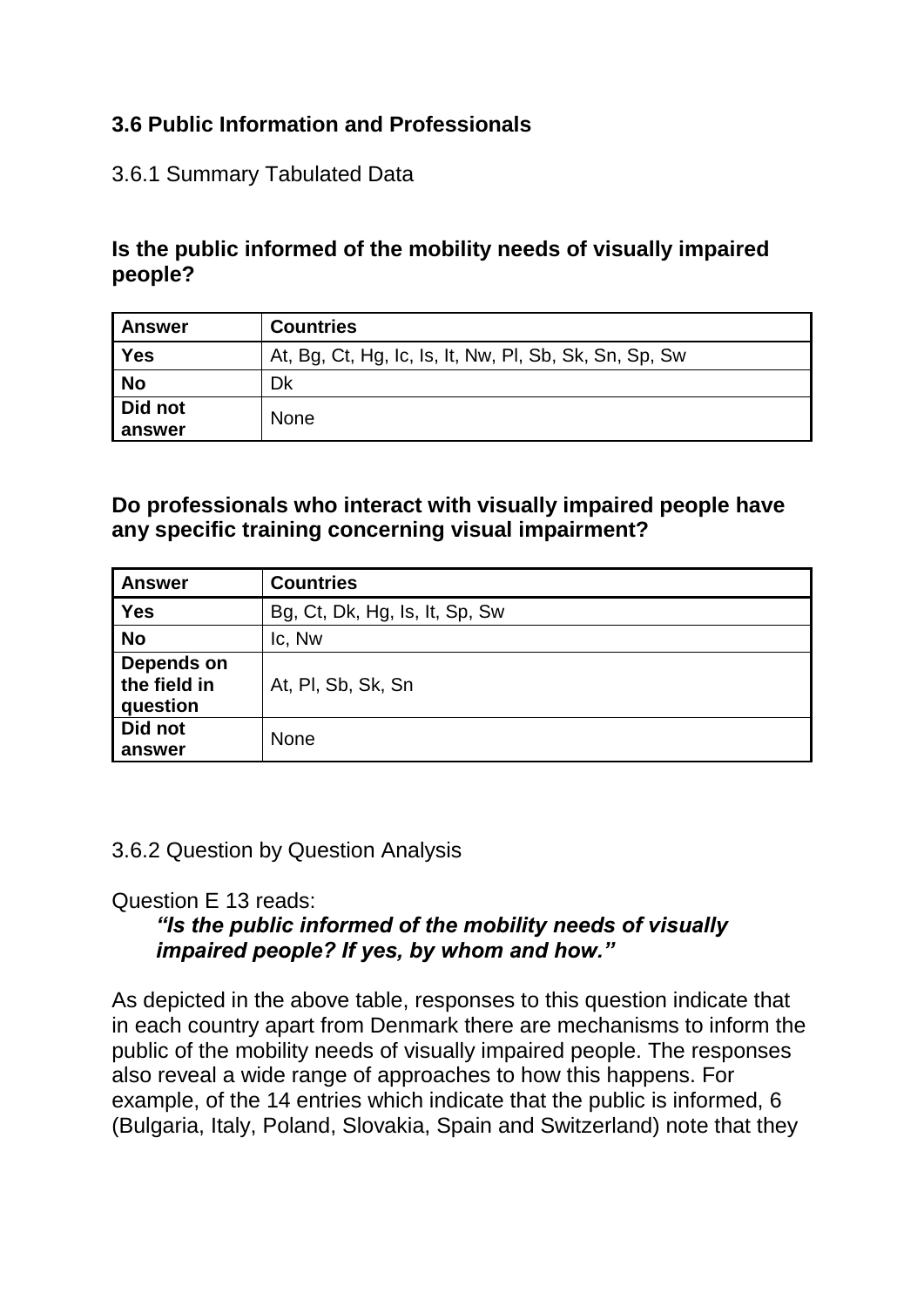use campaigns; 4 use media channels (Croatia<sup>74</sup>, Hungary, Serbia, Slovakia); 3 (Croatia<sup>75</sup>, Israel<sup>76</sup> and Italy<sup>77</sup>) have designated dates as blind days; 2 (Hungary and Norway) put on courses at school; 2 use presentations (Croatia and Slovakia); 2 (Italy and Slovakia) make use of press conferences; and 3 (Italy<sup>78</sup>, Slovenia<sup>79</sup> and Spain) host informative activities.

Entries for 5 countries (Bulgaria<sup>80</sup>, Norway, Poland, Serbia and Switzerland) suggest that just one method of awareness-raising is used. Entries for 7 other countries, however, (Croatia, Hungary, Iceland, Italy, Slovakia, Slovenia and Spain) suggest that a multi-faceted approach is adopted.

The responses contained little information about the effectiveness or impact of awareness-raising initiatives. The Austrian entry, however, notes that, despite public information initiatives, there is still a problematic lack of awareness of the mobility needs of blind and partially sighted people.

#### Question E 14 reads:

#### *"Do professionals who interact with visually impaired people have any specific training or awareness training concerning visual impairment?"*

This question was answered in the affirmative in relation to 9 countries (Bulgaria, Croatia, Denmark, Hungary, Israel, Italy<sup>81</sup>, Slovakia, Spain<sup>82</sup> and Switzerland). Reference was made by 3 entries (Austria, Serbia,

<sup>74</sup> This includes television, radio, newspapers and the internet.

<sup>75</sup> White Cane Day, 15th October.

<sup>76</sup> June 6 was blind day throughout Israel.

<sup>77</sup> Guide dog day.

<sup>78</sup> Special invents including dedicated sports events.

<sup>79</sup> Slovenian organisations host events including "Black Bar" and "Breakfast in the Darkness" for the public to learn about visually impaired people.

<sup>80</sup> Bulgaria informs the public by means of campaigns.

<sup>81</sup> Training is provided for staff in railways and airports, especially for staff in charge of assistance to persons with disabilities. Awareness training is also provided in the fields of transport, healthcare, social protection, education, culture and sports. 82 Training is provided for professionals in schools, care centres for the elderly,

hospitals, transport companies, the hotel sector and other service sectors.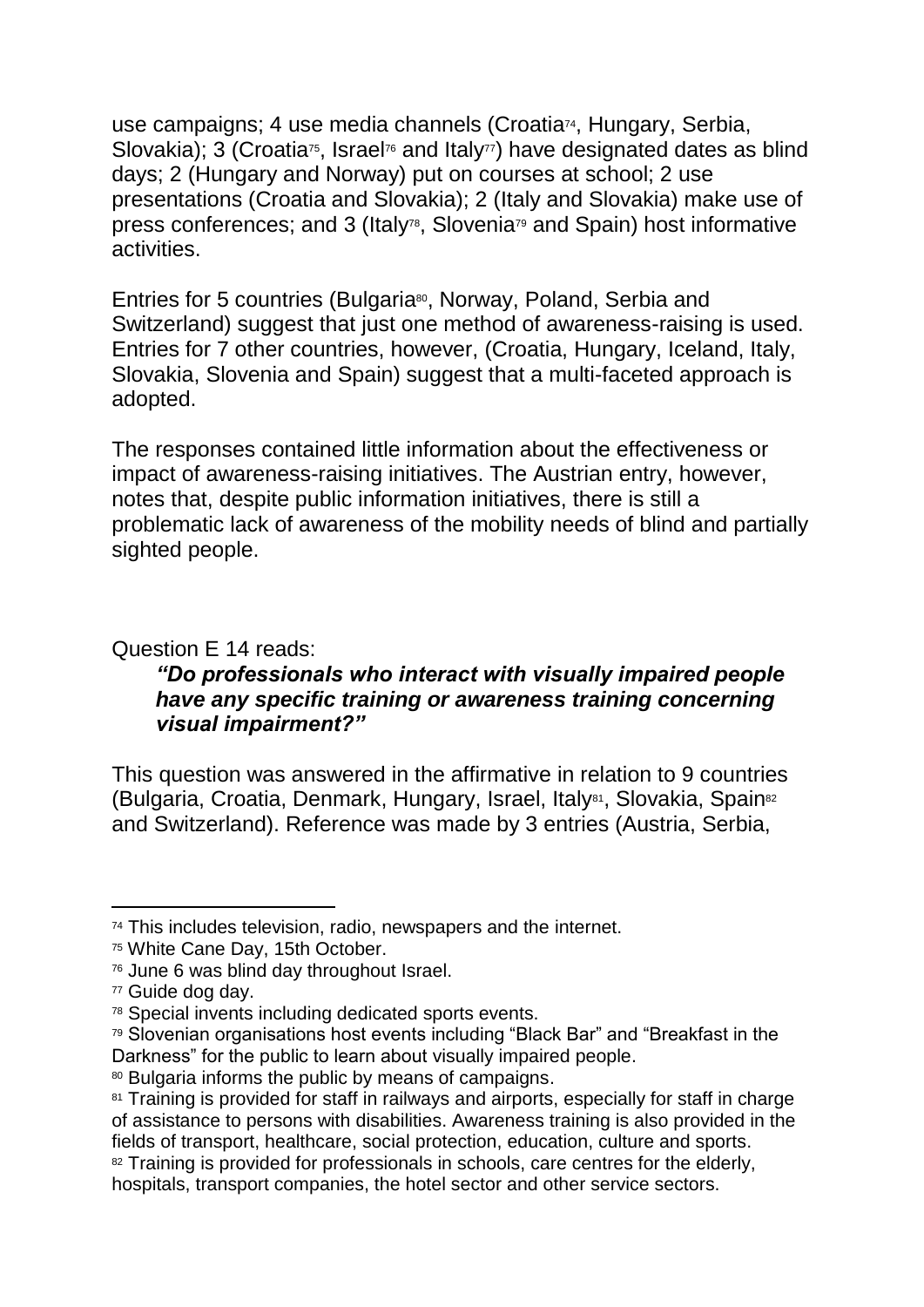and Slovakia<sup>83</sup>) to the fact that whether professionals have any specific training depends on the particular field of the professional in question. More specificity on this would therefore be helpful in future versions of the database.

Entries for 2 countries (Iceland and Norway) state that specific training is not provided; and the Slovenia entry notes that very few professionals have specific training concerning visual impairment. The Poland entry indicates that generally responsibility for training tends to be placed on companies, because specific training is not mandatory but merely optional.

<sup>83</sup> In Slovakia, training occurs mainly for special teachers and exceptionally for social workers.